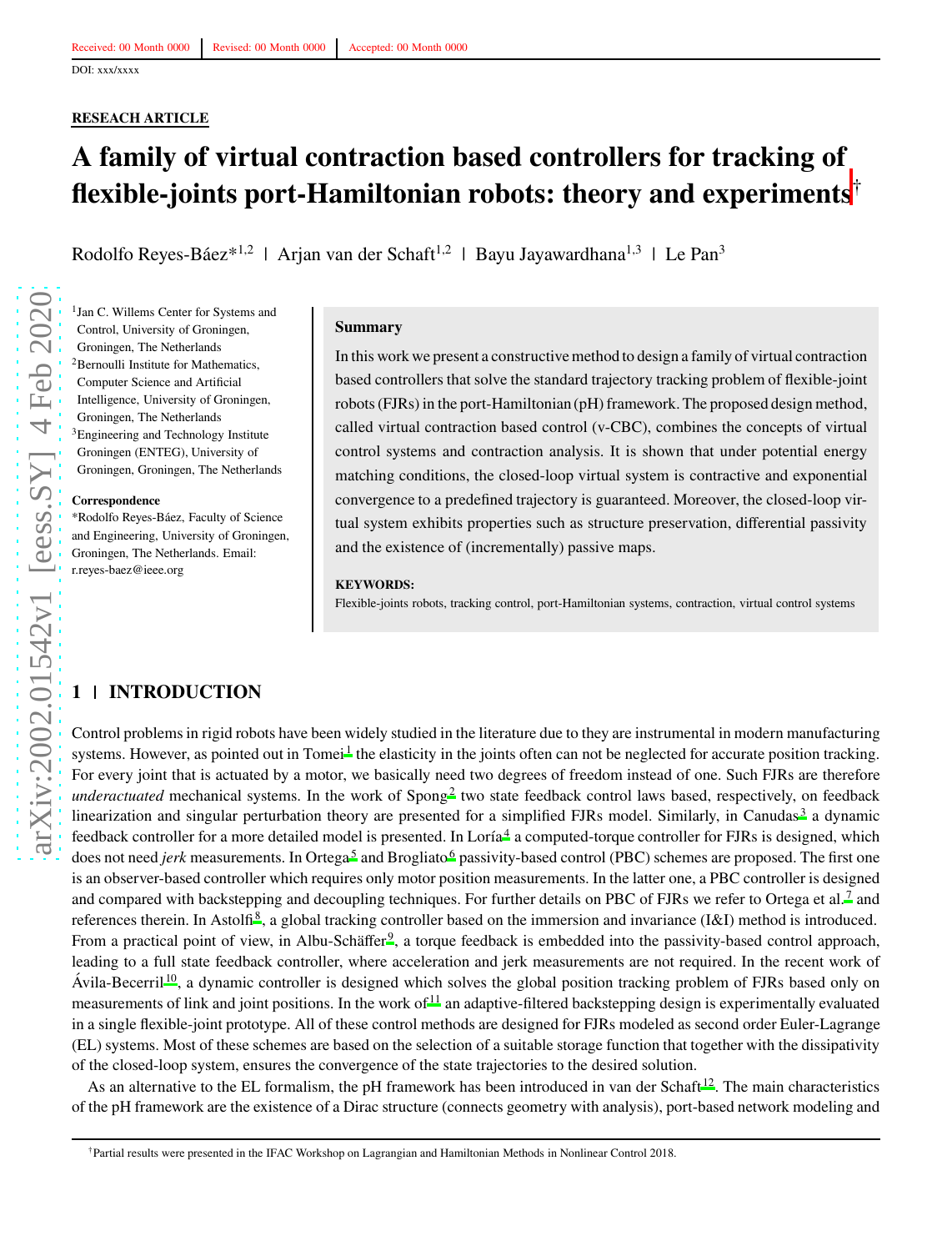the *clear physical energy interpretation*. For the latter part, the energy function can directly be used to show the dissipativity of the systems. Some set-point controllers have been proposed for FJRs modeled as pH systems. For instance in Borja [13](#page-18-7) the controller for FJRs modeled as EL systems in Ortega<sup>[7](#page-18-1)</sup> is adapted and interpreted in terms of the Control by Interconnection technique<sup>1</sup> (CbI). In Zhang<sup>[15](#page-18-8)</sup>, they propose an Interconnection and Damping Assignment PBC (IDA-PBC<sup>2</sup>) scheme, where the controller is designed with respect to the pH representation of the EL-model in Albu-Schäffer<sup>[9](#page-18-3)</sup>.

For the tracking control case of FJRs in the pH framework, to the best of our knowledge, the only results available in the literature are the singular-perturbation approach in Jardón-Kojakhmetov <sup>[18](#page-18-9)</sup> and our preliminary work Reyes-Báez <sup>[19](#page-18-10)</sup>.

In the present work we propose a setting that extends our previous results in Reyes-Báez<sup>[20](#page-18-11)</sup> and Reyes-Báez<sup>[21](#page-18-12)</sup> on v-CBC of fully-actuated mechanical systems to solve the tracking problem of FJRs modeled as pH systems. This method relies on the *contraction* properties of the so-called virtual system, see the works<sup>[22](#page-18-13)[,23](#page-18-14)[,24](#page-18-15)[,25](#page-19-0)[,26](#page-19-1)</sup>. Roughly speaking, the method<sup>3</sup> consists in designing a control law for a virtual system associated to the *original*FJR, such that the closed-loop virtual system is contractive and a predefined reference trajectory is exponentially stable. Finally, this control scheme is applied to the original FJR. It follows that the reference trajectory of the virtual system and the original state converge to each other.

The paper is organized as follows: In Section 2, the theoretical preliminaries on virtual contraction based control (v-CBC) and key properties of mechanical systems in the pH framework are presented. Section 3 presents the pH model of FJRs, together with the statement of the trajectory tracking problem and its solution. The main result on the construction of a family v-CBC schemes for FJRs are presented in Section 4. In Section 5, the performance of two v-CBC tracking controller is evaluated experimentally on a two-degrees of freedom FJR. Finally, in Section 6 conclusions and future research are stated.

#### **2 PRELIMINARIES**

# **2.1 Contraction analysis and differential passivity**

In this section, the differential approach to incremental stability<sup>[29](#page-19-2)</sup> by means of contraction analysis is summarized. Sufficient conditions in terms of the frameworks of the differential Lyapunov theory<sup>[22](#page-18-13)</sup> and of the matrix measure  $^{25}$  $^{25}$  $^{25}$  are given. These ideas are later extended to systems having inputs and outputs with the notion of differential passivity $30$ , and to virtual control systems  $26.27$  $26.27$ . For a self-contained and detailed introduction to these topics see also  $31$ .

Let  $\mathcal{X}$  be an  $N$ -dimensional state space manifold with local coordinates  $x = (x_1, \dots, x_N)$  and tangent bundle  $T\mathcal{X}$ . Let  $\mathcal{U} \subset \mathbb{R}^n$ and  $\mathcal{Y} \subset \mathbb{R}^n$  be the input and output spaces, respectively. Consider the nonlinear control system  $\Sigma_u$ , affine in the input *u*, given by

<span id="page-1-1"></span>
$$
\Sigma_u : \begin{cases} \dot{x} = f(x, t) + \sum_{i=1}^n g_i(x, t) u_i, \\ y = h(x, t), \end{cases}
$$
 (1)

where  $x \in \mathcal{X}, u \in \mathcal{U}$  and  $y \in \mathcal{Y}$ . The time varying vector fields  $f : \mathcal{X} \times \mathbb{R}_{\geq 0} \to T\mathcal{X}, g_i : \mathcal{X} \times \mathbb{R}_{\geq 0} \to T\mathcal{X}$  for  $i \in \{1, ..., n\}$  and the output function  $h: \mathcal{X} \times \mathbb{R}_{\geq 0} \to \mathcal{Y}$  are assumed to be smooth. System  $\Sigma_u$  in closed-loop with the state feedback  $u = \gamma(x, t)$ defines the system  $\Sigma$  given by

<span id="page-1-0"></span>
$$
\Sigma : \begin{cases} \n\dot{x} = F(x, t) = f(x, t) + \sum_{i=1}^{n} g_i(x, t) \gamma_i(x, t), \\ \ny = h(x, t). \n\end{cases}
$$
\n(2)

Solutions to system  $\Sigma_u$  are given by the trajectory  $t \in [t_0, T] \mapsto x(t) = \psi_{t_0}^u(t, x_0)$  from the initial condition  $x_0 \in \mathcal{X}$ , for a fixed initial  $u_0 \in \mathcal{U}$ , at time  $t_0$ , with  $\psi_{t_0}^{u_0}$  $J_{t_0}^{u_0}(t_0, x_0) = x_0$ . Consider a simply connected neighborhood *C* of *X* such that  $\psi_{t_0}^u(t, x_0)$ is forward complete for every  $x_0 \in C$ , i.e.,  $\psi_{t_0}^u(t, x_0) \in C$  for each  $t_0$ , each  $u_0$  and each  $t \ge t_0$ . Solutions to  $\Sigma$  are defined in a similar manner and are denoted by  $x(t) = \psi_{t_0}(t, x_0)$ . By connectedness of C, any two points in C can be connected by a regular smooth curve  $\gamma : I \to C$ , with  $I := [0, 1]$ . A function  $\alpha : \mathbb{R}_{\geq 0} \to \mathbb{R}_{\geq 0}$  is said to be of class  $\mathcal{K}$  if it is strictly increasing and  $\alpha(0) = 0^{32}$  $\alpha(0) = 0^{32}$  $\alpha(0) = 0^{32}$ . When it is clear from the context, some function arguments will be left out in the rest of this paper.

**Definition 1** (Incremental stability<sup>[22](#page-18-13)</sup>). Let  $C \subseteq \mathcal{X}$  be a forward invariant set,  $d : \mathcal{X} \times \mathcal{X} \to \mathbb{R}_{\geq 0}$  be a continuous metric and consider system  $\Sigma$  given by [\(2\)](#page-1-0). Then, system  $\Sigma$  is said to be

<sup>&</sup>lt;sup>1</sup>We refer interested readers on CbI to <sup>14</sup>.

<sup>&</sup>lt;sup>2</sup>F[o](#page-18-16)r IDA-PBC technique see also  $16$ .

<sup>&</sup>lt;sup>3</sup>The use of virtual systems for control [d](#page-19-7)esign was already considered in  $27$  and  $28$ .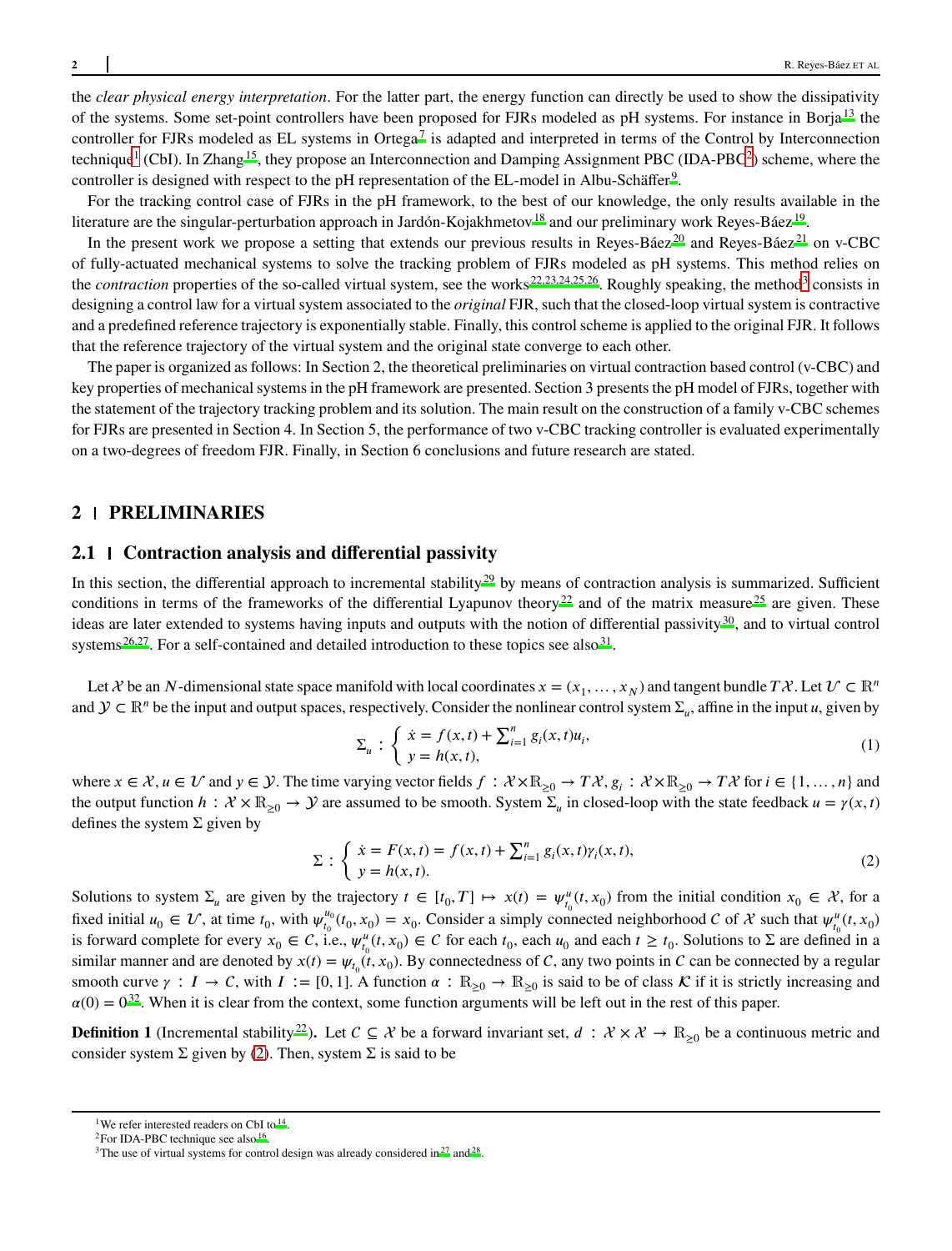• *Incrementally stable* ( $\Delta$ -S) on C (with respect to *d*) if there exist a  $\mathcal K$  function  $\alpha$  such that for each  $x_1, x_2 \in \mathcal C$ , for each  $t_0 \in \mathbb{R}_{\geq 0}$  and for all  $t \geq t_0$ ,

$$
d(\psi_{t_0}(t, x_1), \psi_{t_0}(t, x_2)) \le \alpha(d(x_1, x_2)).
$$
\n(3)

• *Incrementally asymptotically stable* ( $\Delta$ -AS) on *C* if it is  $\Delta$ -S and for all  $x_1, x_2 \in C$ , and for each  $t_0 \in \mathbb{R}_{\geq 0}$ ,

$$
\lim_{t \to \infty} d(\psi_{t_0}(t, x_1), \psi_{t_0}(t, x_2)) = 0.
$$
\n(4)

• *Incrementally exponentially stable* ( $\Delta$ -ES) on *C* if there exist a distance *d*,  $k \ge 1$ , and  $\beta > 0$  such that for each  $x_1, x_2 \in C$ , fir each  $t_0 \in \mathbb{R}_{\geq 0}$  and for all  $t \geq t_0$ ,

$$
d(\psi_{t_0}(t, x_1), \psi_{t_0}(t, x_2)) \leq k e^{-\beta(t - t_0)} d(x_1, x_2). \tag{5}
$$

Above definitions are the incremental versions of the classical notions of stability, asymptotic stability and exponential stability<sup>[32](#page-19-6)</sup>. If  $C = \mathcal{X}$ , then we say global  $\Delta$ -S,  $\Delta$ -AS and  $\Delta$ -ES, respectively. All properties are assumed to be uniform in  $t_0$ .

#### **2.1.1 Differential Lyapunov theory and contraction analysis**

**Definition 2.** The *prolonged*<sup>[33](#page-19-8)</sup> *control system*  $\Sigma_u^{\delta}$  associated to the control system  $\Sigma_u$  in [\(1\)](#page-1-1) is given by

$$
\Sigma_{u}^{\delta} : \begin{cases} \dot{x} = f(x,t) + \sum_{i=1}^{n} g_{i}(x,t)u_{i}, \\ y = h(x,t), \\ \delta \dot{x} = \frac{\partial f}{\partial x}(x,t)\delta x + \sum_{i=1}^{n} u_{i} \frac{\partial g_{i}}{\partial x}(x,t)\delta x + \sum_{i=1}^{n} g_{i}(x,t)\delta u_{i}, \\ \delta y = \frac{\partial h}{\partial x}(x,t)\delta x. \end{cases} \tag{6}
$$

with  $(u, \delta u) \in TV$ ,  $(x, \delta x) \in T\mathcal{X}$ , and  $(y, \delta y) \in T\mathcal{Y}$ . The *prolonged system*  $\Sigma^{\delta}$  of  $\Sigma$  in [\(2\)](#page-1-0) is similarly defined as

<span id="page-2-4"></span><span id="page-2-1"></span><span id="page-2-0"></span>
$$
\Sigma^{\delta} : \begin{cases}\n\dot{x} = F(x, t), \\
y = h(x, t), \\
\delta \dot{x} = \frac{\partial F}{\partial x}(x, t) \delta x, \\
\delta y = \frac{\partial \dot{x}}{\partial x}(x, t) \delta x.\n\end{cases}
$$
\n(7)

**Definition 3.** A function  $V : T\mathcal{X} \times \mathbb{R}_{\geq 0} \to \mathbb{R}_{>0}$  is a candidate *differential or Finsler-Lyapunov function* if it satisfies

$$
c_1 \mathcal{F}(x, \delta x, t)^p \le V(x, \delta x, t) \le c_2 \mathcal{F}(x, \delta x, t)^p,
$$
\n(8)

for some  $c_1, c_2 \in \mathbb{R}_{>0}$ , and with *p* a positive integer where  $\mathcal{F}(x, \delta x, t)$  is a Finsler structure <sup>[22](#page-18-13)</sup>, uniformly in *x* and *t*.

The relation between a candidate differential Lyapunov function and the Finsler structure in [\(8\)](#page-2-0) is a key property for incremental stability analysis, since it implies the existence of a well-defined distance on  $\mathcal X$  via integration as defined below.

**Definition 4.** Consider a candidate differential Lyapunov function on  $\mathcal{X}$  and the associated Finsler structure  $\mathcal{F}$ . For any subset  $C \subseteq \mathcal{X}$  and any  $x_1, x_2 \in C$ , let  $\Gamma(x_1, x_2)$  be the collection of piecewise  $C^1$  curves  $\gamma : I \to \mathcal{X}$  connecting  $x_1$  and  $x_2$  with  $\gamma(0) = x_1$  and  $\gamma(1) = x_2$ . *The Finsler distance*  $d : \mathcal{X} \times \mathcal{X} \to \mathbb{R}_{\geq 0}$  induced by the structure *F* is defined by

$$
d(x_1, x_2) := \inf_{\Gamma(x_1, x_2)} \int_{\gamma} \mathcal{F}\left(\gamma(s), \frac{\partial \gamma}{\partial s}(s), t\right) ds. \tag{9}
$$

The following result gives a sufficient condition for incremental stability in terms of differential Lyapunov functions.

<span id="page-2-3"></span>**Theorem 1** (Direct differential Lyapunov method<sup>[22](#page-18-13)</sup>). Consider the prolonged system  $\Sigma^{\delta}$  in [\(7\)](#page-2-1), a connected and forward invariant set  $C \subseteq \mathcal{X}$ , and a function  $\alpha : \mathbb{R}_{\geq 0} \to \mathbb{R}_{\geq 0}$ . Let *V* be a candidate differential Lyapunov function satisfying

<span id="page-2-2"></span>
$$
\dot{V}(x,\delta x,t) \le -\alpha (V(x,\delta x,t))\tag{10}
$$

for each  $(x, \delta x, t) \in T\mathcal{X} \times \mathbb{R}_{\geq 0}$  uniformly in *t*. Then, system  $\Sigma$  in [\(2\)](#page-1-0) is

- incrementally stable on C if  $\alpha(s) = 0$  for each  $s \geq 0$ ;
- Incrementally asymptotically stable on  $C$  if  $\alpha$  is a  $K$  function;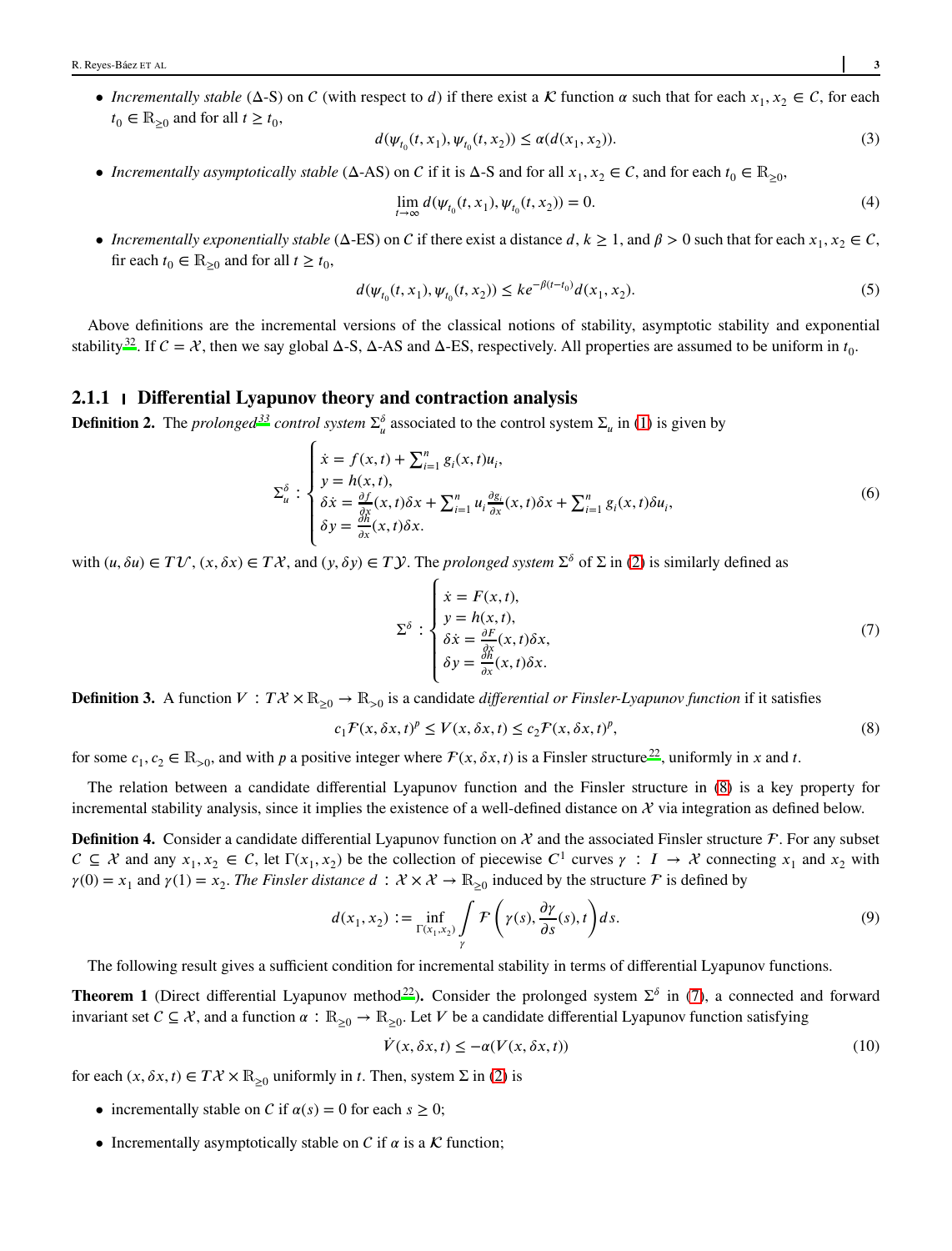• incrementally exponentially stable on C if  $\alpha(s) = \beta s, \forall s > 0$ .

**Definition 5.** We say that Σ *contracts*<sup>[22](#page-18-13)</sup> (respectively does not expand<sup>[34](#page-19-9)</sup>) V in C if [\(10\)](#page-2-2) is satisfied for a function *α* of class K  $(\text{resp. } \alpha(s) = 0 \text{ for all } s \geq 0).$  The set C is the contraction region (resp. *nonexpanding region*).

*Remark 1. Riemannian contraction metrics.* The so-called *generalized contraction analysis* in Lohmiller [24](#page-18-15) with Riemannian metrics can be seen as a particular case of Theorem [1](#page-2-3) as follows: Take as candidate differential Lyapunov function to

<span id="page-3-6"></span><span id="page-3-1"></span><span id="page-3-0"></span>
$$
V(x, \delta x, t) = \frac{1}{2} \delta x^{\mathsf{T}} \Pi(x, t) \delta x,\tag{11}
$$

where  $\mathcal{F}(x, \delta x, t) = \sqrt{V(x, \delta x, t)}$ ,  $\Pi(x, t) = \Theta^{\top}(x, t) \Theta(x, t)$  and  $\Theta : \mathcal{X} \times \mathbb{R}_{\geq 0} \to \mathbb{R}^{N \times N}$  is smooth and positive for all *t*. If

$$
\dot{\Pi}(x,t) + \frac{\partial F^{\top}}{\partial x} \Pi(x,t) + \Pi(x,t) \frac{\partial F}{\partial x} \le -2\beta \Pi(x,t). \tag{12}
$$

holds for all  $x \in \mathcal{X}$ , uniformly in *t*, then,  $\Sigma$  contracts [\(11\)](#page-3-0). Condition [\(12\)](#page-3-1) is equivalent to verify that the *generalized Jacobian*<sup>[24](#page-18-15)</sup>

$$
\overline{J}(x,t) = \left[\dot{\Theta}(x,t)F(x,t) + \Theta(x,t)\frac{\partial F}{\partial x}\right]\Theta^{-1}(x,t).
$$
\n(13)

satisfies<sup>[22](#page-18-13)[,35](#page-19-10)</sup>  $\mu(\overline{J}(x,t)) \le -2\beta$  uniformly in *t*, where  $\mu(\cdot)$  is a matrix measure<sup>4</sup> as shown by Russo<sup>[36](#page-19-11)</sup>, Forni<sup>22</sup> and Coogan<sup>[35](#page-19-10)</sup>.

# **2.1.2 Differential passivity**

**Definition 6** (van der Schaft<sup>[30](#page-19-3)</sup>, Forni<sup>[37](#page-19-12)</sup>). Consider a nonlinear control system  $\Sigma_{\mu}$  in [\(1\)](#page-1-1) together with its prolonged system  $\Sigma_{\mu}^{\delta}$ given by [\(6\)](#page-2-4). Then,  $\Sigma_u$  is called *differentially passive* if the prolonged system  $\Sigma_u^{\delta}$  is dissipative with respect to the supply rate  $\delta y^T \delta u$ , i.e., if there exist a *differential storage function* function  $W : T \mathcal{X} \times \mathbb{R}_{\geq 0} \to \mathbb{R}_{\geq 0}$  satisfying

<span id="page-3-2"></span>
$$
\frac{dW}{dt}(x,\delta x,t) \le \delta y^{\top} \delta u,\tag{14}
$$

for all *𝑥, 𝛿𝑥, 𝑢, 𝛿𝑢* uniformly in *𝑡*. Furthermore, system [\(1\)](#page-1-1) is called *differentially lossless* if [\(14\)](#page-3-2) holds with equality.

If additionally, the differential storage function is required to be a differential Lyapunov function, then differential passivity [i](#page-19-13)mplies contraction when the variational input is  $\delta u = 0$ . For further details we refer to the works of van der Schaft<sup>[30](#page-19-3)</sup> and Forni<sup>38</sup>.

The following lemma characterizes the structure of a class of control systems which are differentially passive.

<span id="page-3-5"></span>**Lemma 1** (Reyes-Báez<sup>[21](#page-18-12)</sup>). Consider the control system  $\Sigma_u$  in [\(1\)](#page-1-1) together with its prolonged system  $\Sigma_u^{\delta}$  in [\(6\)](#page-2-4). Suppose there exists a transformation  $\delta \tilde{x} = \Theta(x, t) \delta x$  such that the variational dynamics in [\(6\)](#page-2-4) given by

$$
\delta \Sigma_u : \begin{cases} \delta \dot{x} = \frac{\partial f}{\partial x}(x, t) \delta x + \sum_{i=1}^n u_i \frac{\partial g_i}{\partial x}(x, t) \delta x + \sum_{i=1}^n g_i(x, t) \delta u_i, \\ \delta y = \frac{\partial h}{\partial x}(x, t) \delta x, \end{cases} \tag{15}
$$

<span id="page-3-4"></span>takes the form

$$
\delta \tilde{\Sigma}_u : \begin{cases} \delta \dot{\tilde{x}} = [\Xi(\tilde{x}, t) - \Upsilon(\tilde{x}, t)] \Pi(\tilde{x}, t) \delta \tilde{x} + \Psi(\tilde{x}, t) \delta u, \\ \delta \tilde{y} = \Psi^{\top}(\tilde{x}, t) \Pi(\tilde{x}, t) \delta \tilde{x}, \end{cases}
$$
(16)

where  $\Pi(\tilde{x}, t) > 0_N$  is a Riemannian metric tensor,  $\Xi(\tilde{x}, t) = -\Xi^\top(\tilde{x}, t)$ ,  $\Upsilon(\tilde{x}, t)$  are rectangular matrices. If condition

$$
\delta \tilde{x}^{\top} \left[ \dot{\Pi}(\tilde{x}, t) - \Pi(\tilde{x}, t) (\Upsilon(\tilde{x}, t) + \Upsilon^{\top}(\tilde{x}, t)) \Pi(\tilde{x}, t) \right] \delta \tilde{x} \leq -\alpha (W(\tilde{x}, \delta \tilde{x}, t)), \tag{17}
$$

holds for all  $(\tilde{x}, \delta \tilde{x}) \in T\mathcal{X}$  uniformly in *t*, with  $\alpha$  of class  $\mathcal{K}$ . Then,  $\Sigma_u$  is differentially passive from  $\delta u$  to  $\delta \tilde{y}$  with respect to the differential storage function given by

$$
W(\tilde{x}, \delta \tilde{x}, t) = \frac{1}{2} \delta \tilde{x}^\top \Pi(\tilde{x}, t) \delta \tilde{x}.
$$
 (18)

The passivity theorem of negative feedback interconnection of two passive systems resulting in a passive closed-loop system can be extended to differential passivity as follows. Consider two differentially passive nonlinear systems  $\Sigma_{u_i}$ , with states  $x_i \in \mathcal{X}_i$ , inputs  $u_i \in \mathcal{Y}_i$ , outputs  $u_i \in \mathcal{U}$  and differential storage functions  $W_i$ , for  $i \in \{1, 2\}$ . The standard feedback interconnection is

<span id="page-3-3"></span>
$$
u_1 = -y_2 + e_1, \quad u_2 = y_1 + e_2,\tag{19}
$$

<sup>&</sup>lt;sup>4</sup>Given a vector norm | ⋅ | on a linear space, with its in[d](#page-19-0)uced matrix norm ||*A*||, the associated matrix measure  $\mu$  is defined <sup>25</sup> as the directional derivative of the matrix norm in the direction of A and evaluated at the identity matrix, that is:  $\mu(A) := \lim_{h \to 0} \frac{1}{h} (\|I_n + hA\| - 1)$ , where  $I_n$  is the  $n \times n$  identity matrix.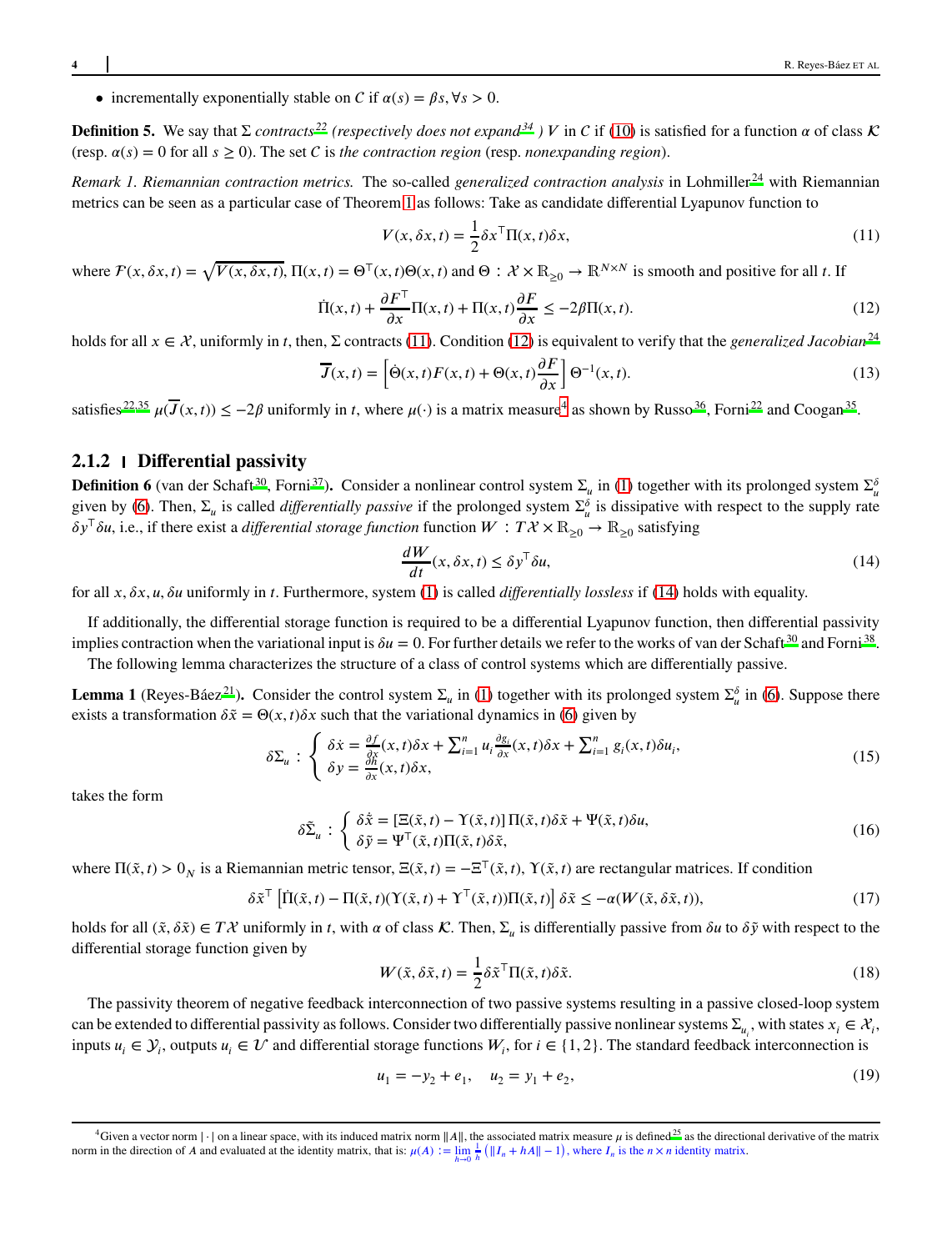where  $e_1, e_2$  denote external outputs. The equations [\(19\)](#page-3-3) imply that the variational quantities  $\delta u_1, \delta u_2, \delta y_1, \delta y_2, \delta e_1, \delta e_2$  satisfy

<span id="page-4-0"></span>
$$
\delta u_1 = -\delta y_2 + \delta e_1, \quad \delta u_2 = \delta y_1 + \delta e_2. \tag{20}
$$

The variational feedback interconnection [\(20\)](#page-4-0) implies that the equality  $\delta u_1^{\dagger} \delta y_1 + \delta u_2^{\dagger} \delta y_2 = \delta e_1^{\dagger} \delta y_1 + \delta e_2^{\dagger} \delta y_2$  holds. Thus, the closed-loop system arising from the feedback interconnection in [\(20\)](#page-4-0) of  $\Sigma_{u_1}$  and  $\Sigma_{u_2}$  is a differentially passive system with supply rate  $\delta e_1^{\mathsf{T}} \delta y_1 + \delta e_2^{\mathsf{T}} \delta y_2$  and storage function  $W = W_1 + W_2$ , as it is shown by van der Schaft<sup>[30](#page-19-3)</sup>.

# **2.1.3 Contraction and differential passivity of virtual systems**

<span id="page-4-4"></span>**Definition 7** (Reyes-Baez<sup>[21](#page-18-12)</sup>, Wang<sup>[24](#page-18-15)</sup>). Consider systems  $\Sigma_u$  and  $\Sigma$ , given by [\(1\)](#page-1-1) and [\(2\)](#page-1-0), respectively. Suppose that  $C_v \subseteq \mathcal{X}$  and  $C_x \subseteq \mathcal{X}$  are connected and forward invariant. A *virtual control system* associated to  $\Sigma_u$  is defined as

<span id="page-4-1"></span>
$$
\Sigma_u^v : \begin{cases} \dot{x}_v = \Gamma_v(x_v, x, u_v, t), \\ y_v = h_v(x_v, x, t), \end{cases} \quad \forall t \ge t_0,
$$
\n
$$
(21)
$$

with state  $x_v \in \mathcal{X}$  and parametrized by  $x \in \mathcal{X}$ , where  $\Gamma_v : C_v \times C_x \times \mathcal{U} \times \mathbb{R}_{>0} \to T\mathcal{X}$  and  $h_v : C_v \times C_x \times \mathbb{R}_{>0} \to \mathcal{Y}$  are such that

$$
\Gamma(x, x, u, t) = f(x, t) + \sum_{i=1}^{n} g_i(x, t)u_i, \quad h_v(x, x, t) = h(x, t); \quad \forall u, \forall t \ge t_0.
$$
 (22)

Similarly, a *virtual system* associated to Σ is defined as

<span id="page-4-2"></span>
$$
\Sigma^{\nu} : \begin{cases} \dot{x}_v = \Phi_v(x_v, x, t), \\ y_v = h_v(x_v, x, t), \end{cases}
$$
\n(23)

with state  $x_v \in C_v$  and parametrized by  $x \in C_x$ , where  $\Phi_v : C_v \times C_x \times \mathbb{R}_{\geq 0} \to T\mathcal{X}$  and  $h_v : C_v \times C_x \times \mathbb{R}_{\geq 0} \to \mathcal{Y}$  satisfying

$$
\Phi_v(x, x, t) = F(x, t)
$$
 and  $h_v(x, x, t) = h(x, t)$ , for all  $t > t_0$ . (24)

It follows that any solution  $x(t) = \psi_{t_0}(t, x_o)$  of the *actual control system*  $\Sigma_u$  in [\(1\)](#page-1-1), starting at  $x_0 \in C_x$  for a certain input u, generates the solution  $x_v(t) = \psi_{t_0}(t, x_0)$  to the virtual system  $\Sigma_u^v$  in [\(21\)](#page-4-1), starting at  $x_{v0} = x_0 \in C_v$  with  $u_v = u$ , for all  $t > t_0$ . In a similar manner for the closed actual system  $\Sigma$  in [\(2\)](#page-1-0), any solution  $x(t) = \psi_{t_0}(t, x_o)$  starting at  $x_0 \in C_x$ , generates the solution  $x_v(t) = \psi_{t_0}(t, x_o)$  to the closed virtual system  $\Sigma^v$  in [\(23\)](#page-4-2), starting at  $x_{v0} = x_0 \in C_v$ , for all  $t > t_0$ . However, not every virtual system's solution  $x_v(t)$  corresponds to an actual system's solution. Thus, *for any trajectory*  $x(t)$ *, we may consider* [\(21\)](#page-4-1) *(respectively [\(23\)](#page-4-2)) as a time-varying system with state*  $x_v$ *.* 

<span id="page-4-3"></span>**Theorem 2** (Virtual contraction<sup>26,22</sup>). Consider systems  $\Sigma$  and  $\Sigma^v$  given by [\(2\)](#page-1-0) and [\(23\)](#page-4-2), respectively. Let  $C_v \subseteq \mathcal{X}$  and  $C_x \subseteq \mathcal{X}$ be two connected and forward invariant sets. Suppose that  $\Sigma^v$  is uniformly contracting with respect to  $x_v$ . Then, for any initial conditions  $x_0 \in C_x$  and  $x_{v0} \in C_v$ , each solution to  $\Sigma^v$  converges asymptotically to the solution of  $\Sigma$ .

If the conditions of Theorem [2](#page-4-3) hold, then system  $\Sigma$  is said to be *virtually contracting*. If the virtual system  $\Sigma_u^v$  is differentially passive, then the system  $\Sigma_u$  is said to be *virtually differentially passive*. In this case, the steady-state solution is driven by the input and is denoted by  $\overline{x}^{\mu}{}_{v}(t) = x^{\mu}(t)$ . This last property can be used for v-CBC, as will be shown later.

#### <span id="page-4-5"></span>**2.1.4 Virtual contraction based control (v-CBC)**

From a control design point of view, the usual task is to render a specific solution of the system exponentially/asymptotically stable, rather than the stronger contractive behavior of all system's solutions. In this regard, as an alternative to the existing control techniques in the literature, we propose a design method based on the concept of virtual contraction to solve the set-point regulation or trajectory tracking problems. Thus, the control objective is to design a scheme such that a well-defined Finsler distance between the solution starting at  $t_0$  and desired solution shrinks by means of virtual system's contracting behavior.

The proposed design methodology is divided in three main steps:

- 1. Propose a virtual system [\(21\)](#page-4-1) for system [\(1\)](#page-1-1).
- 2. Design a state feedback  $u_v = \zeta(x_v, x, t)$  for the virtual system [\(21\)](#page-4-1), such that the closed-loop system is contractive and tracks a predefined reference solution.
- 3. Define the controller for the actual system [\(1\)](#page-1-1) as  $u = \zeta(x, x, t)$ .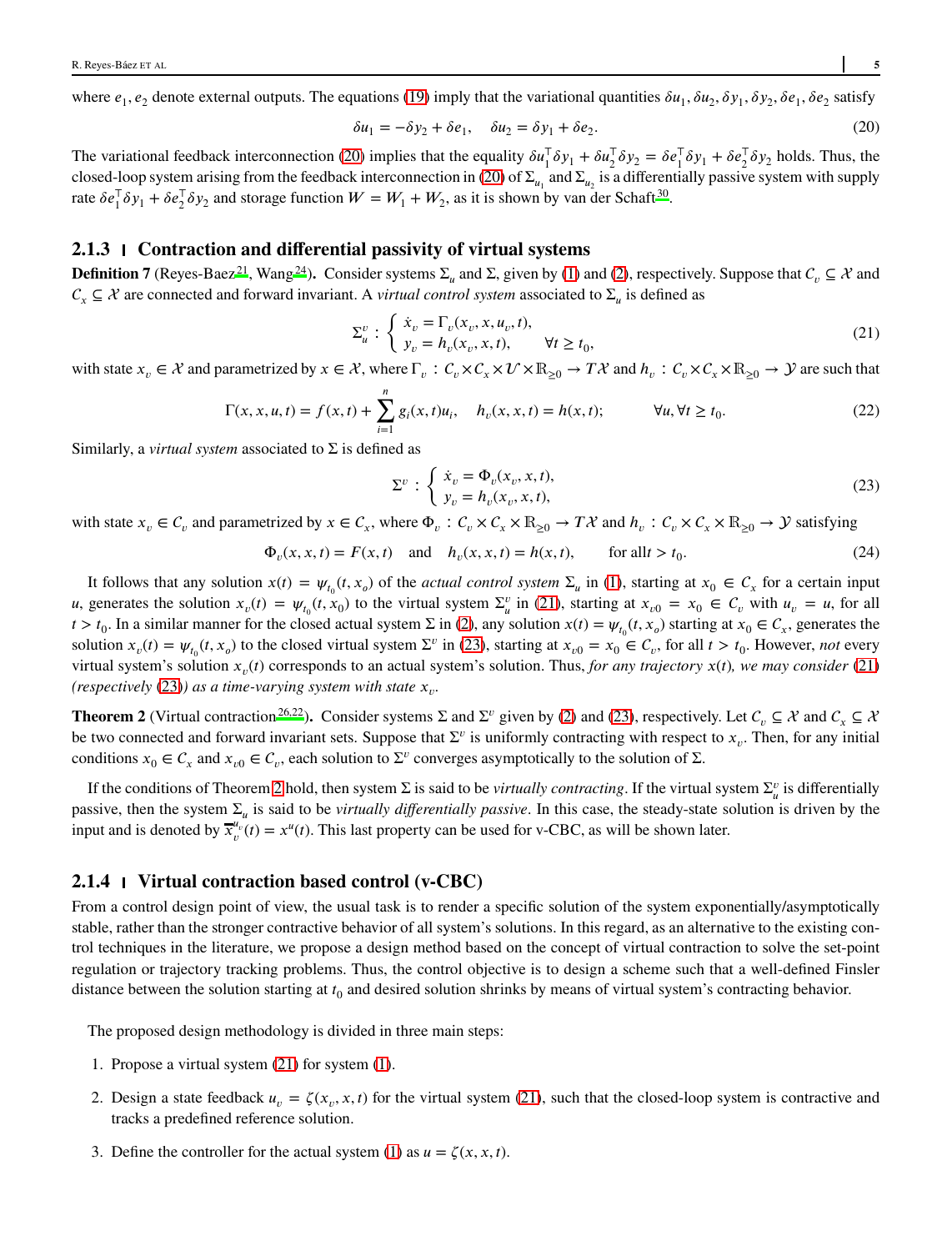If we are able to design a controller with the above steps, then, according to Theorem [2,](#page-4-3) all the solutions of the closed-loop virtual system will converge to the closed-loop original system solution starting at  $x_0$ , that is,  $\overline{x}(t) = x_d(t) \rightarrow x(t)$  as  $t \rightarrow \infty$ .

#### **2.2 A class of virtual control systems for mechanical systems in the port-Hamiltonian framework**

In this subsection, the previous notions on contraction and differential passivity are applied to mechanical systems described in the port-Hamiltonian framework $12$ .

#### **2.2.1 Port-Hamiltonian formulation of mechanical systems**

**Definition 1.** A port-Hamiltonian system with *N* dimensional state space manifold  $\mathcal{X}$ , input and output spaces  $\mathcal{U} = \mathcal{Y} \subset \mathbb{R}^m$ . and Hamiltonian function  $H : \mathcal{X} \to \mathbb{R}$ , is given by

<span id="page-5-0"></span>
$$
\dot{x} = [J(x) - R(x)] \frac{\partial H}{\partial x}(x) + g(x)u
$$
  
\n
$$
y = g^{\top}(x) \frac{\partial H}{\partial x}(x),
$$
\n(25)

where  $g(x)$  is a  $N \times m$  matrix,  $J(x) = -J^T(x)$  is the  $N \times N$  interconnection matrix and  $R(x) = R^T(x)$  is the  $N \times N$  positive semi-definite dissipation matrix.

In the specific case of a mechanical system with generalized coordinates  $q$  on the configuration space  $Q$  of dimension  $n$  and velocity  $\dot{q} \in T_a \mathcal{Q}$ , the Hamiltonian function is given by the total energy

<span id="page-5-2"></span><span id="page-5-1"></span>
$$
H(q, p) = \frac{1}{2} p^{\top} M^{-1}(q) p + P(q),
$$
\n(26)

where  $x = (q, p) \in T^*Q$  is the state,  $P(q)$  is the potential energy,  $p := M(q)q$  is the momentum and the inertia matrix  $M(q)$  is symmetric and positive definitive. Then, the pH system [\(25\)](#page-5-0) takes the form

$$
\begin{bmatrix} \dot{q} \\ \dot{p} \end{bmatrix} = \begin{bmatrix} 0_n & I_v \\ -I_n & -D(q, p) \end{bmatrix} \begin{bmatrix} \frac{\partial H}{\partial q}(q, p) \\ \frac{\partial H}{\partial p}(q, p) \end{bmatrix} + \begin{bmatrix} 0_n \\ B(q) \end{bmatrix} u,
$$
  
\n
$$
y = B^{\top}(q) \frac{\partial H}{\partial p}(q, p),
$$
\n(27)

<span id="page-5-4"></span>with matrices

$$
J(x) = \begin{bmatrix} 0_n & I_n \\ -I_n & 0_n \end{bmatrix}; \qquad R(x) = \begin{bmatrix} 0_n & 0_n \\ 0_n & D(q, p) \end{bmatrix}; \qquad g(x) = \begin{bmatrix} 0_n \\ B(q) \end{bmatrix},
$$
 (28)

where  $D(q, p) = D^T(q, p) \ge 0_n$  is the damping matrix and  $I_n$  and  $0_n$  are the  $n \times n$  identity, respectively, zero matrices. The input force matrix  $B(q)$  has rank  $m \leq n$ ; if  $m < n$  we say that the mechanical system is underactuated, otherwise it is fully-actuated. System [\(27\)](#page-5-1) defines the passive map  $u \mapsto y$  with respect to the Hamiltonian [\(26\)](#page-5-2) as storage function.

Using the structure of the internal workless forces, system [\(27\)](#page-5-1) can be equivalently rewritten as, see Reyes-Báez<sup>[19](#page-18-10)[,31](#page-19-5)</sup>.

$$
\begin{bmatrix} \dot{q} \\ \dot{p} \end{bmatrix} = \begin{bmatrix} 0_n & I_n \\ -I_n & -(E(q, p) + D(q, p)) \end{bmatrix} \begin{bmatrix} \frac{\partial P}{\partial q}(q) \\ \frac{\partial H}{\partial p}(q, p) \end{bmatrix} + \begin{bmatrix} 0_n \\ B(q) \end{bmatrix} u,
$$
\n
$$
y_E = \begin{bmatrix} 0_n & B^{\top}(q) \end{bmatrix} \begin{bmatrix} \frac{\partial P}{\partial q}(q) \\ \frac{\partial H}{\partial p}(q, p) \end{bmatrix},
$$
\n(29)

where  $E(q, p) := S_H(q, p) - \frac{1}{2}\dot{M}(q)$ , and  $S_H(q, p) = S_L(q, \dot{q})|_{\dot{q} = M^{-1}(q)p}$  is a skew-symmetric matrix whose  $(k, j)$ -th element is<sup>5</sup>

<span id="page-5-3"></span>
$$
S_{Lkj}(q, \dot{q}) = \frac{1}{2} \sum_{i=1}^{n} \left\{ \frac{\partial M_{ki}}{\partial q_j}(q) - \frac{\partial M_{ij}}{\partial q_k}(q) \right\} \dot{q}_i.
$$
 (30)

From the energy balance along the trajectories of [\(29\)](#page-5-3), it is easy to see that forces  $E(q, p)M^{-1}(q)p$  are *workless*, i.e., their power is zero. Thus, system [\(29\)](#page-5-3) preserves the passivity property of the map  $u \mapsto y = y_E$ , as well with [\(26\)](#page-5-2) as storage function.

<sup>&</sup>lt;sup>5</sup>The structure of matr[i](#page-19-14)x  $S_L(q, \dot{q})$  is a consequence of the fact that Hamilton's principle is satisfied. This was first reported by Arimoto and Miyazaki<sup>39</sup>.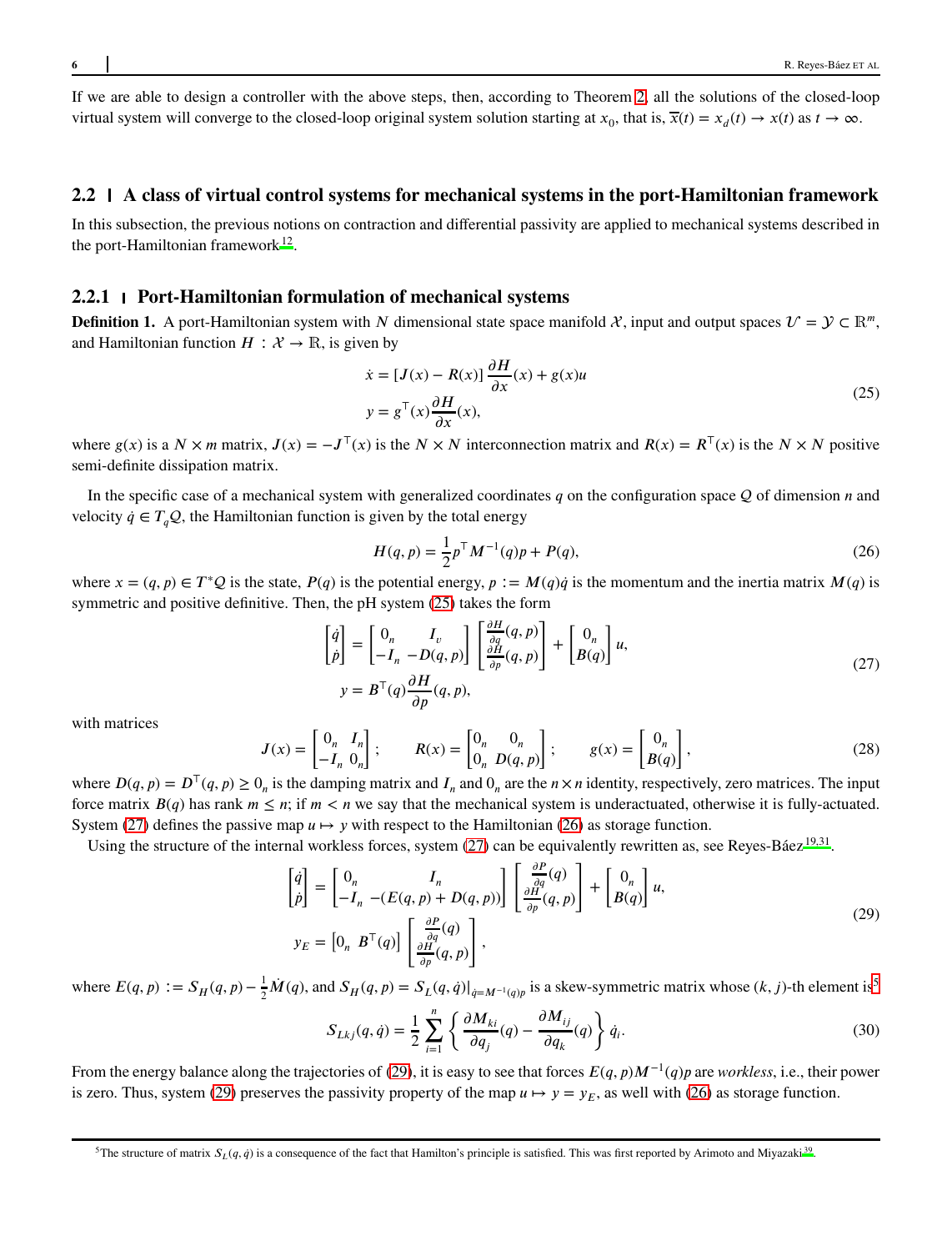# **2.2.2 A class of virtual control systems for mechanical pH systems**

Let  $x = [q^{\top}, p^{\top}]^{\top} \in T^*Q$  be the state of system [\(27\)](#page-5-1). Following Definition [7](#page-4-4) and considering the port-Hamiltonian formulation [\(29\)](#page-5-3) of [\(27\)](#page-5-1), we construct the virtual mechanical control system associated to [\(27\)](#page-5-1) as the time-varying system given by  $19$ 

$$
\dot{x}_v = \begin{bmatrix} 0_n & I_n \\ -I_n & -(E(x) + D(x)) \end{bmatrix} \begin{bmatrix} \frac{\partial H_v}{\partial q_v}(x_v, x) \\ \frac{\partial H_v}{\partial p_v}(x_v, x) \end{bmatrix} + \begin{bmatrix} 0_n \\ B(q) \end{bmatrix} u_v
$$
\n
$$
y_v = \begin{bmatrix} 0_n & B^\top(q) \end{bmatrix} \begin{bmatrix} \frac{\partial H_v}{\partial q_v}(x_v, x) \\ \frac{\partial H_v}{\partial p_v}(x_v, x) \end{bmatrix},
$$
\n(31)

with state  $x_v = (q_v, p_v) \in \mathcal{X}$ , parametrized by the state trajectory  $x(t)$  of [\(29\)](#page-5-3), and with Hamiltonian-like function

<span id="page-6-1"></span><span id="page-6-0"></span>
$$
H_v(x_v, x) = \frac{1}{2} p_v^{\top} M^{-1}(q) p_v + P_v(q_v).
$$
\n(32)

<span id="page-6-2"></span>where  $P_v(q_v) := P(q_v)$ . Remarkably, the virtual control system [\(31\)](#page-6-0) is also passive with input-output pair  $(u_v, y_v)$  and *x*-parametrized storage function [\(32\)](#page-6-1), for every state trajectory  $x(t)$  of [\(29\)](#page-5-3). Furthermore, system [\(31\)](#page-6-0) can be rewritten as

$$
\dot{x}_v = \left[J_v(x) - R_v(x)\right] \frac{\partial H_v}{\partial x_v}(x_v, x) + g(x)u
$$
\n
$$
y_v = g^\top(x) \frac{\partial H_v}{\partial x_v}(x_v, x),
$$
\n(33)

with  $g(x)$  as in [\(28\)](#page-5-4) and matrices

$$
J_{\nu}(x) = \begin{bmatrix} 0_n & I_n \\ -I_n & -S_H(x) \end{bmatrix}, \qquad R_{\nu}(x) := \begin{bmatrix} 0_n & 0_n \\ 0_n & (D(x) - \frac{1}{2}\dot{M}(x)) \end{bmatrix},
$$
(34)

where  $J_v(x) = -J_v^T(x)$  and  $R_v(x) = R_v^T(x)$ . The skew-symmetric matrix  $J_v(x)$  defines an *almost-Poisson tensor*<sup>[31](#page-19-5)</sup> implying that energy conservation is satisfied. However, system [\(33\)](#page-6-2) is not a pH system since  $R_v(x) \ge 0$  does not necessarily hold. Thus, we refer to system [\(33\)](#page-6-2) as a *mechanical pH-like system*. The variational virtual dynamics of system [\(33\)](#page-6-2) is

<span id="page-6-3"></span>
$$
\delta \dot{x}_v = \left[ J_v(x) - R_v(x) \right] \frac{\partial^2 H_v}{\partial x_v^2} (x_v, x) \delta x_v + g(x) \delta u
$$
\n
$$
\delta y_v = g^\top(x) \frac{\partial^2 H_v}{\partial x_v^2} (x_v, x) \delta x_v.
$$
\n(35)

Notice that [\(35\)](#page-6-3) is of the form [\(16\)](#page-3-4) with  $\Xi(x_v, t) = J_v(x)$ ,  $\Upsilon(x_v, t) = R_v(x)$  and  $\Pi(x_v, t) = \frac{\partial^2 H_v}{\partial x^2}$  $\frac{d^2 H_v}{dx_v^2}(x_v, x)$ . Moreover, if hypotheses in Lemma [1](#page-3-5) are satisfied, then system [\(31\)](#page-6-0) is *differentially passive* with supply rate  $\delta y^T \delta u$ .

# **3 PROBLEM STATEMENT**

#### **3.1 Flexible-joints robots as port-Hamiltonian systems**

FJRs are a class of robot manipulators in which each joint is given by a link interconnected to a motor through a spring; see Figure [1 .](#page-7-0) Two generalized coordinates are needed to describe the configuration of a single flexible-joint, these are given by the link  $q_e$  and motor  $q_m$  positions as shown in Figure 1.

Thus, FJRs are a class of *underactuated* mechanical systems of  $n = \dim Q$  degrees of freedom (dof). The dof corresponding to the  $n_m$ -motors position are actuated, while the dof corresponding to the  $n_e = n_m$  links position are underactuated, with  $n = n_m + n_\ell$ . We consider the following standard modeling assumptions in Spong<sup>[2](#page-17-1)</sup> and Jardón-Kojakhmetov<sup>[18](#page-18-9)</sup>:

- The deflection/elongation  $\zeta$  of each spring is small enough so that it is represented by a linear model.
- The *𝑖*-th motor driving the *𝑖*-link is mounted at the (*𝑖* − 1)-link.
- Each motor's center of mass is located along the rotation axes.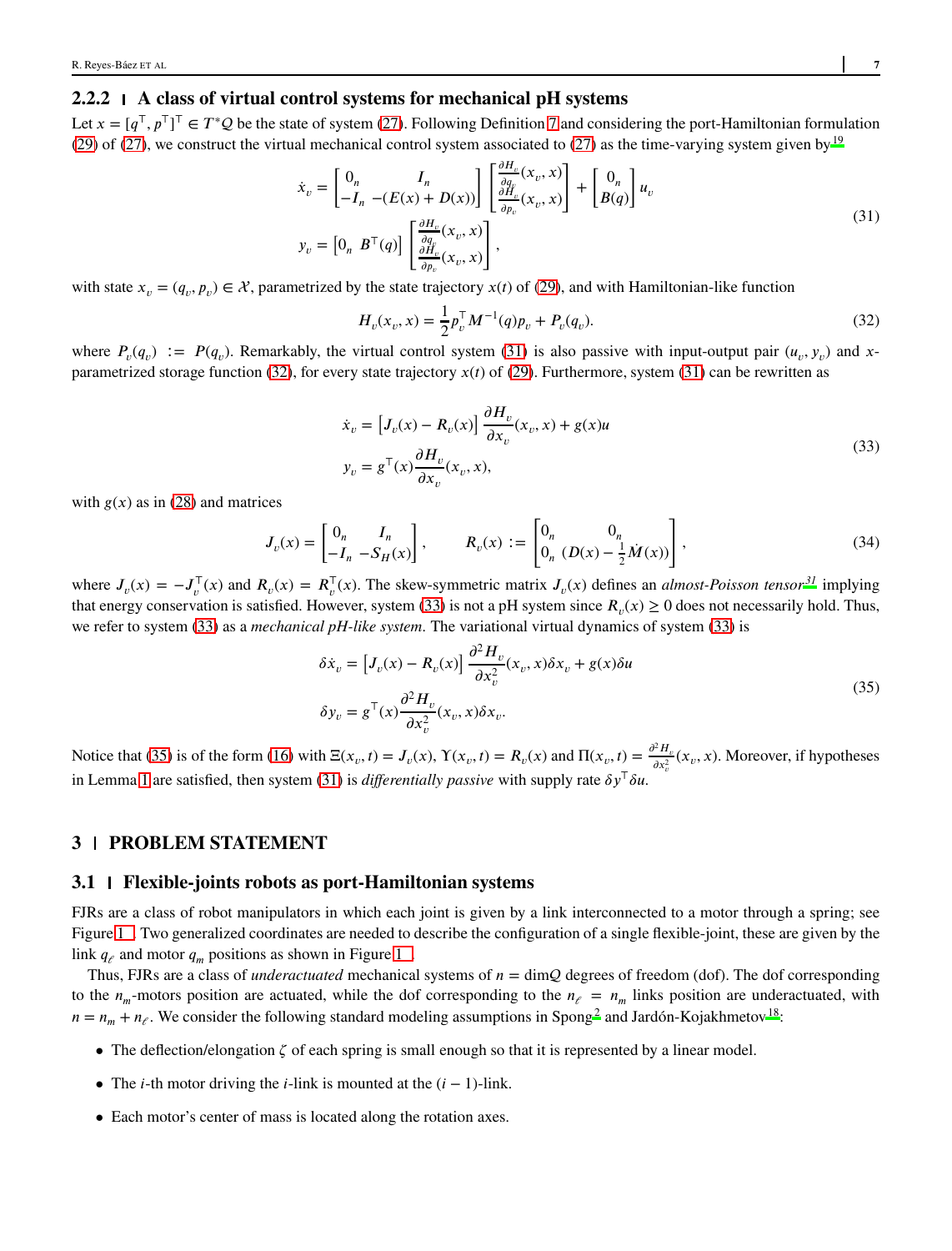

<span id="page-7-0"></span>**FIGURE 1** Flexible joint mechanical structure: motor's shaft position  $q_m$ , spring's deflection  $\zeta$  and link's position  $q_\ell$ .

The FJR's generalized position  $q \in \mathcal{Q}$  is split as  $q = [q_{\ell}^{\top}, q_{m}^{\top}]^{\top} \in \mathcal{Q} = \mathcal{Q}_{n_{\ell}} \times \mathcal{Q}_{n_{m}}$ , the inertia and damping matrices are assumed to be block partitioned as follows

<span id="page-7-3"></span>
$$
M(q) = \begin{bmatrix} M_{\ell}(q_{\ell}) & 0_{n_{\ell}} \\ 0_{n_{m}} & M_{m}(q_{m}) \end{bmatrix}; \qquad D(x) = \begin{bmatrix} D_{\ell}(q_{\ell}, p_{\ell}) & 0_{n_{\ell}} \\ 0_{n_{m}} & D_{m}(q_{m}, p_{m}) \end{bmatrix},
$$
(36)

where  $M_{\ell}(q_{\ell})$  and  $M_m(q_m)$  are the link and motors inertia matrices, and  $D_{\ell}(q_{\ell}, p_{\ell})$  and  $D_m(q_m, p_m)$  are the link and motor damping matrices. The total potential energy is given by

$$
P(q) = P_{\ell g}(q_{\ell}) + P_{mg}(q_m) + P_{\zeta}(\zeta),
$$
\n(37)

with links potential energy  $P_{\ell}(q_{\ell})$ , motors potential energy  $P_{mg}(q_m)$  and the (coupling) potential energy due to the joints stiffness  $P_{\zeta}(\zeta)$ . The corresponding potential energy for linear springs is

<span id="page-7-4"></span>
$$
P_{\zeta}(\zeta) = \frac{1}{2} \zeta^{\top} K \zeta, \qquad (38)
$$

with  $\zeta := q_m - q_\ell$  and the stiffness coefficients matrix  $K \in \mathbb{R}^{n \times n}$  is symmetric and positive definitive. Since rank $(B(q)) = n_m$ , the input matrix is given as  $B(q) = [0_{n_{\ell}} B_{m}^{\top}(q_{m})]^{\top}$ . Substitution of the above specifications in the Hamiltonian function [\(26\)](#page-5-2) and the pH mechanical system [\(28\)](#page-5-4) results in the port-Hamiltonian model for a FJR explicitly given by

$$
\begin{bmatrix}\n\dot{q}_{\ell} \\
\dot{q}_{m} \\
\dot{p}_{\ell} \\
\dot{p}_{m}\n\end{bmatrix} =\n\begin{bmatrix}\n0_{n_{\ell}} & 0_{n_{m}} & I_{n_{\ell}} & 0_{n_{m}} \\
0_{n_{\ell}} & 0_{n_{m}} & 0_{n_{\ell}} & I_{n_{m}} \\
-I_{n_{\ell}} & 0_{n_{m}} & -D_{\ell}(q_{\ell}, p_{\ell}) & 0_{n_{m}} \\
0_{n_{\ell}} & -I_{n_{m}} & 0_{n_{\ell}} & -D_{m}(q_{m}, p_{m})\n\end{bmatrix}\n\begin{bmatrix}\n\frac{\partial H}{\partial q_{\ell}}(q, p) \\
\frac{\partial H}{\partial q_{\ell}}(q, p) \\
\frac{\partial H}{\partial p_{\ell}}(q, p) \\
\frac{\partial H}{\partial p_{m}}(q, p)\n\end{bmatrix} +\n\begin{bmatrix}\n0_{n_{\ell}} \\
0_{n_{m}} \\
0_{n_{\ell}} \\
0_{n_{\ell}}\n\end{bmatrix} u_{m},
$$
\n(39)\n
$$
y = B_{m}^{\top}(q_{m}) \frac{\partial H}{\partial p_{m}}(q, p),
$$

<span id="page-7-2"></span><span id="page-7-1"></span> $\Gamma$  and

where  $p_{\ell} = M_{\ell}(q_{\ell})\dot{q}_{\ell}$  and  $p_m = M_m(q_m)\dot{q}_m$  are the links and motors momenta, respectively; and  $p = [p_{\ell}^{\top}, p_m^{\top}]^{\top}$ . Without loss of generality we take  $B_m(q_m) = I_{n_m}$ . The pH-FJR [\(39\)](#page-7-1) can be rewritten as the alternative model [\(29\)](#page-5-3) with

$$
E(x) = \begin{bmatrix} S_{\ell}(q_{\ell}, \dot{q}_{\ell}) - \frac{1}{2} \dot{M}_{\ell}(q_{\ell}) & 0_{2n_m} \\ 0_{2n_{\ell}} & S_m(q_m, \dot{q}_m) - \frac{1}{2} \dot{M}_m(q_m) \end{bmatrix}_{\dot{q} = M^{-1}(q)p},
$$
\n(40)

with  $S_{\ell}^{\top}(q_{\ell}, p_{\ell}) = -S_{\ell}(q_{\ell}, p_{\ell})$  and  $S_{m}^{\top}(q_{m}, p_{m}) = -S_{m}(q_{m}, p_{m})$ . We will also denote the state of [\(39\)](#page-7-1) by  $x := [q^{\top}, p^{\top}]^{\top} \in T^{*}Q$ .

#### **3.2 Trajectory tracking control problem for FJRs**

#### **3.2.1 Trajectory tracking problem:**

Given a smooth reference trajectory  $q_{\ell d}(t)$  for the link's position  $q_{\ell}(t)$ , to design the input *u* for the pH-FJR [\(39\)](#page-7-1) such that the link's position  $q_{\ell}(t)$  converges asymptotically/exponentially to the reference trajectory  $q_{\ell d}(t)$ , as  $t \to \infty$  and all closed-loop system's trajectories are bounded.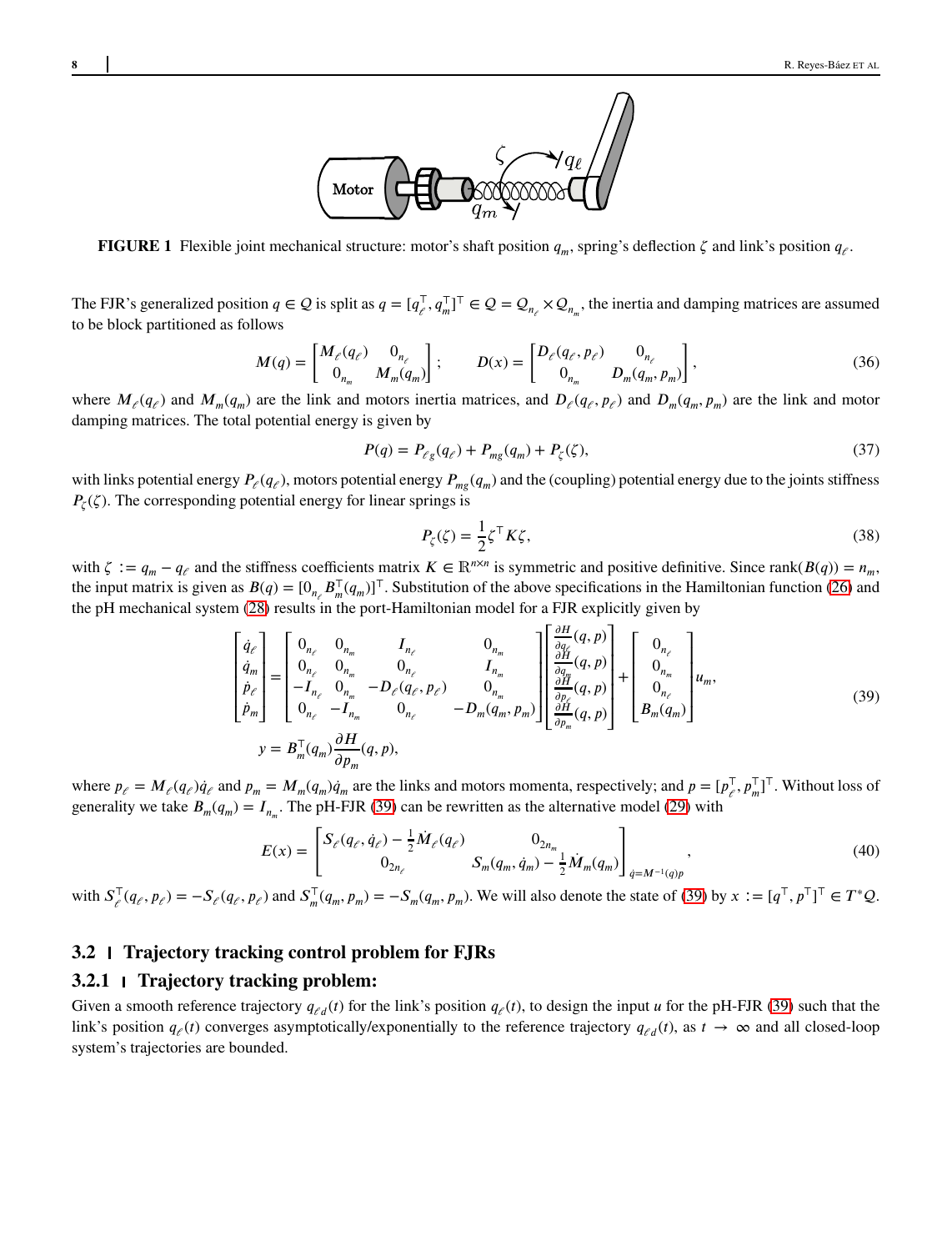# **3.2.2 Proposed solution:**

Using the v-CBC method in Section [2.1.4,](#page-4-5) design a control scheme with the following structure:

$$
\zeta(x_v, x, t) := u_v^{ff}(x_v, x, t) + u_v^{fb}(x_v, x, t)
$$
\n(41)

where the *feedforward-like* term  $u_{\nu}^{ff}$  ensures that the closed-loop virtual system has the desired trajectory  $x_d(t)$  as steady-state solution, and the *feedback* action  $u_{\nu}^{fb}$  enforces the closed-loop virtual system to be differentially passive.

# **4 TRAJECTORY-TRACKING CONTROL DESIGN AND CONVERGENCE ANALYSIS**

Before presenting our main contribution, we recall a v-CBC scheme for a fully actuated rigid robot manipulators<sup>21</sup> with  $n_e$ -dof, which will be used in the main result. To this end, we assume that this rigid robot is modeled as the pH system [\(27\)](#page-5-1), describing the links dynamics only. In order to avoid notation inconsistency between the rigid and flexible controllers, this is stressed by adding the subscript  $\ell$  to its state and parameters in [\(27\)](#page-5-1), i.e.,  $x_{\ell} = [q_{\ell}^{\mathsf{T}}, p_{\ell}^{\mathsf{T}}], D_{\ell}(x_{\ell}), E_{\ell}(x_{\ell}), B_{\ell}(q_{\ell})$  and  $u_{\ell}$ , respectively.

Lemma 2 (Reyes-Báe[z](#page-18-10)<sup>19</sup>). Consider the links dynamics given by [\(27\)](#page-5-1) and its associated virtual system [\(31\)](#page-6-0). Suppose that rank  $B_{\ell}(q_{\ell}) = n_{\ell}$  and let  $x_{\ell d} = [q_{\ell d}^{\top}, p_{\ell d}^{\top}]^{\top}$  be a smooth reference trajectory. Let us introduce the following error coordinates

$$
\tilde{x}_{\ell v} := \begin{bmatrix} \tilde{q}_{\ell v} \\ \sigma_{\ell v} \end{bmatrix} = \begin{bmatrix} q_{\ell v} - q_{\ell d} \\ p_{\ell v} - p_{\ell r} \end{bmatrix},\tag{42}
$$

where the *auxiliary momentum reference*  $p_{\ell r}$  is given by

<span id="page-8-3"></span><span id="page-8-0"></span>
$$
p_{\ell r}(\tilde{q}_{\ell v},t) := M(q)(\dot{q}_d - \phi_{\ell}(\tilde{q}_{\ell v}) + \overline{v}_{\ell r}),\tag{43}
$$

with  $\overline{v}_{\ell r} = 0_{n_{\ell}}$ , function  $\phi_{\ell} : Q_{\ell} \to T_{q_{\ell \nu}} Q_{\ell}$  is such that  $\phi_{\ell}(0_n) = 0_n$ ; and  $\Pi_{\ell} : Q_{\ell} \times \mathbb{R}_{\geq 0} \to \mathbb{R}^{n_{\ell} \times n_{\ell}}$  a positive definite Riemannian metric tensor satisfying the inequality

$$
\Pi_{\ell}(\tilde{q}_{\ell v},t) - \Pi_{\ell}(\tilde{q}_{\ell v},t)\frac{\partial \phi_{\ell}}{\partial \tilde{q}_{\ell v}}(\tilde{q}_{\ell v}) - \frac{\partial \phi_{\ell}^{\top}}{\partial \tilde{q}_{\ell v}}(\tilde{q}_{\ell v})\Pi_{\ell}(\tilde{q}_{\ell v},t) \le -2\beta_{\ell}(\tilde{q}_{\ell v},t)\Pi_{\ell}(\tilde{q}_{\ell v},t),\tag{44}
$$

with  $\beta_{\ell}(\tilde{q}_{\ell v}, t) > 0$ , uniformly. Consider that the  $x_{\ell}$ -parametrized composite control law given by

$$
u_{\ell v}(x_{\ell v}, x_{\ell}, t) := u_{\ell v}^{f f}(x_{\ell v}, x_{\ell}, t) + u_{\ell v}^{f b}(x_{\ell v}, x_{\ell}, t),
$$
\n(45)

with

<span id="page-8-2"></span>
$$
u_{\ell v}^{ff} = \dot{p}_{\ell r} + \frac{\partial P_{\ell}}{\partial q_{\ell v}}(q_{\ell v}) + \left[E_{\ell}(x_{\ell}) + D_{\ell}(x_{\ell})\right]M_{\ell}^{-1}(q_{\ell})p_{\ell r}, \quad u_{\ell v}^{fb} = -\int_{0}^{q_{\ell v}^{*}} \Pi_{\ell}(\xi_{\ell}, t)d\xi_{\ell v} - K_{\ell d}M_{\ell}^{-1}(q_{\ell})\sigma_{\ell v} + \omega_{\ell}, \tag{46}
$$

where the *i*-th row of  $\Pi_{\ell}(\tilde{q}_{\ell v}, t)$  is a conservative vector field<sup>7</sup>,  $K_{\ell d} > 0$  and  $\omega_{\ell}$  is an external input. Then, system [\(31\)](#page-6-0) in closed-loop with [\(45\)](#page-8-0) is strictly differentially passive from  $\delta \omega_{\ell}$  to  $\delta \overline{y}_{\sigma_{\ell v}} = M_{\ell}^{-1}(q_{\ell}) \delta \sigma_{\ell v}$ , with differential storage function given by

$$
W_{\ell}(\tilde{x}_{\ell v}, \delta \tilde{x}_{\ell v}, t) = \frac{1}{2} \delta \tilde{x}_{\ell v}^{\mathsf{T}} \begin{bmatrix} \Pi_{\ell}(\tilde{q}_{\ell v}, t) & 0_{n_{\ell}} \\ 0_{n_{\ell}} & M_{\ell}^{-1}(q_{\ell}) \end{bmatrix} \delta \tilde{x}_{\ell v}.
$$
 (47)

#### <span id="page-8-4"></span>**4.1 Controller design for pH-FJRs**

Based on the v-CBC methodoloty described in Section [2.1.4,](#page-4-5) the control scheme will be designed as follows.

<span id="page-8-1"></span>

<sup>&</sup>lt;sup>6</sup>The term  $\overline{v}_{\ell r}$  is written explicitly in [\(42\)](#page-8-1) just for sake of clarity in the following developments.

<sup>&</sup>lt;sup>7</sup>This ensures that the integral in [\(46\)](#page-8-2) is well defined and independent of the path connecting 0 and  $\tilde{q}_{\ell v}$ .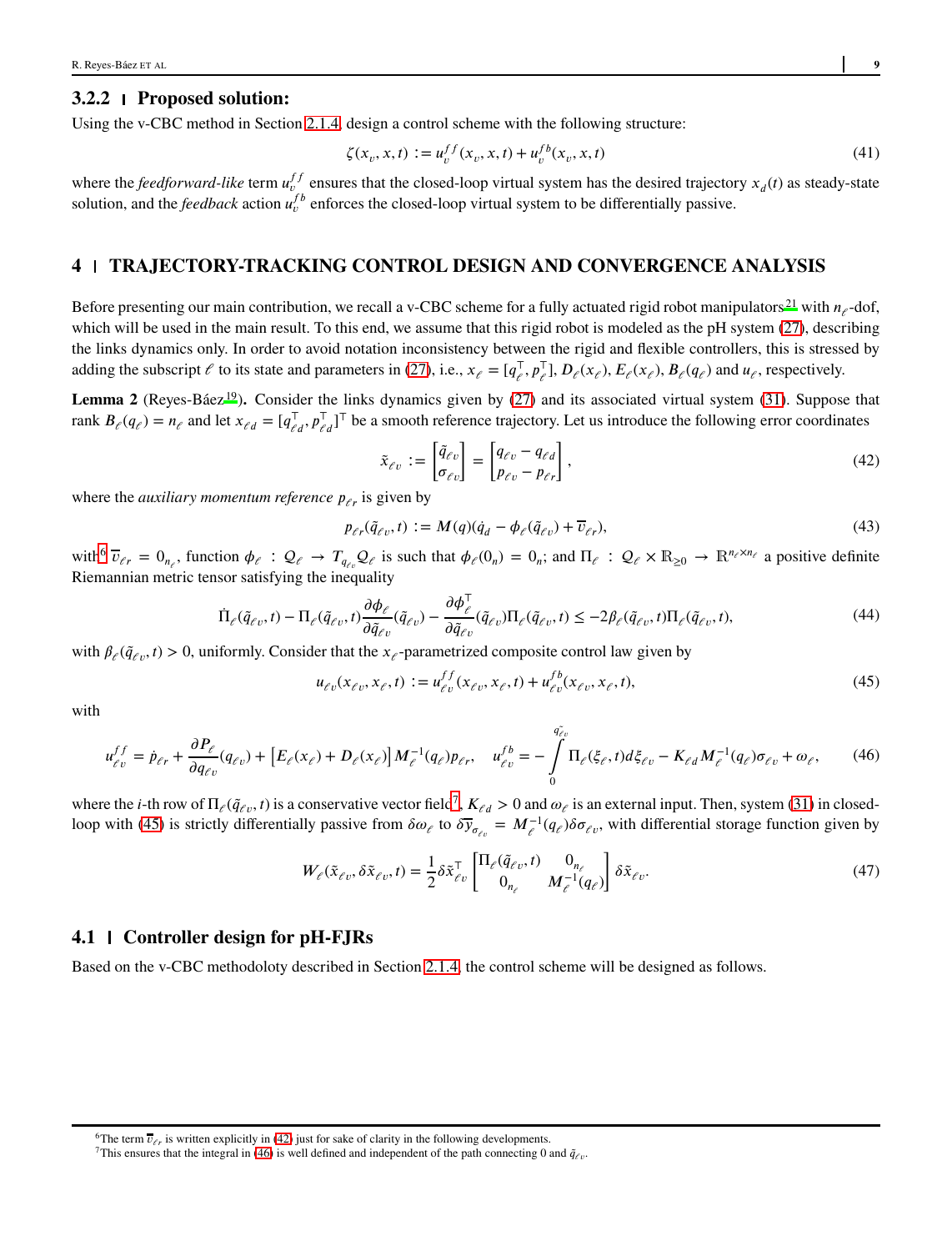# **4.1.1 Step 1: Virtual mechanical system for a pH-FJR**

Using [\(40\)](#page-7-2), the corresponding virtual system  $(31)$  for the pH-FJR  $(39)$  is given by

<span id="page-9-0"></span>
$$
\dot{x}_{v} = \begin{bmatrix}\n0_{n_{e}} & 0_{n_{m}} & I_{n_{e}} & 0_{n_{m}} \\
0_{n_{e}} & 0_{n_{m}} & 0_{n_{e}} & I_{n_{m}} \\
-I_{n_{e}} & 0_{n_{m}} & -(E_{e}(x_{e}) + D_{e}(x_{e})) & 0_{n_{m}} \\
0_{n_{e}} & -I_{n_{m}} & 0_{n_{e}} & -(E_{m}(x_{m}) + D_{m}(x_{m}))\n\end{bmatrix}\n\frac{\partial H_{v}}{\partial x_{v}}(x_{v}, x) + \begin{bmatrix}\n0_{n_{e}} \\
0_{n_{m}} \\
0_{n_{m}} \\
I_{n_{m}}\n\end{bmatrix} u_{mv},
$$
\n
$$
y_{v} = \begin{bmatrix}\n0_{n_{e}} & 0_{n_{m}} & 0_{n_{e}} & I_{n_{m}}\n\end{bmatrix}^{\top} \frac{\partial H_{v}}{\partial x_{v}}(x_{v}, x).
$$
\n(48)

with  $H_v(x_v, x)$  as in [\(32\)](#page-6-1) with respect to [\(36\)](#page-7-3)-[\(38\)](#page-7-4) and  $x_v = [q_v^T, p_v^T]^T \in T^*Q$ , with  $q_v = [q_{\ell v}^T, q_{mv}^T]^T$  and  $p_v = [p_{\ell v}^T, p_{mv}^T]^T$ .

## **4.1.2 Step 2: Virtual differential passivity based controller design**

Notice that in the links momentum dynamics of the virtual system [\(48\)](#page-9-0), that is, in

$$
\dot{p}_{\ell v} = -\frac{\partial P_{\ell v}}{\partial q_{\ell v}}(q_{\ell}) - \left[E_{\ell}(x_{\ell}) + D_{\ell}(x_{\ell})\right]M_{\ell}^{-1}(q_{\ell})p_{\ell v} + K\zeta_v,
$$

the potential force  $K\zeta_v = K(q_{mv} - q_{\ell v})$  acts in all the dof since rank $(K) = n_{\ell}$ . Following the ideas in<sup>[6](#page-18-0)[,40](#page-19-15)</sup> of the passivity approach, we want to find a desired motors position reference  $q_{md}$  such that the torque supplied by the springs makes the position of the links to track a desired reference  $q_{\ell d}(t)$ . To this end, it is sufficient if the following potential forces relation holds:

$$
\frac{\partial P_{\zeta v}}{\partial q_{mv}}(q_{\ell v}, q_{mv}) = K(q_{mv} - q_{\ell v}) = \frac{\partial \overline{P}_{\zeta v}}{\partial q_{mv}}(q_m, q_{md}, q_{\ell v}, t) := K(q_m - q_{md}) + u_{\ell v},\tag{49}
$$

for any  $q_{mv}$  and  $q_{\ell v}$ , where  $u_{\ell v}$  is an artificial input for the links dynamics,  $P_{\zeta_v}(\zeta_v)$  is the virtual potential energy following the form in [\(38\)](#page-7-4) and  $P_{\zeta_v}(\zeta_v)$  is the target virtual potential energy. The matching condition [\(49\)](#page-9-1) holds for  $q_{md} = q_{\ell v} + K^{-1}u_{\ell v}$ .

<span id="page-9-3"></span>**Proposition 1.** Consider the original system [\(39\)](#page-7-1) and its virtual system [\(48\)](#page-9-0). Consider also the controller  $u_{\ell v}$  in [\(46\)](#page-8-2). Let  $x_{md} = [q_{md}^\top, p_{md}^\top]^\top$  be the motor reference state, with  $q_{md} = q_{\ell v} + K^{-1}u_{\ell v}$ . Let us introduce the motors error coordinates as

<span id="page-9-5"></span><span id="page-9-1"></span>
$$
\tilde{x}_{mv} := \begin{bmatrix} \tilde{q}_{mv} \\ \sigma_{mv} \end{bmatrix} = \begin{bmatrix} q_{mv} - q_{md} \\ p_{mv} - p_{mr} \end{bmatrix},
$$
\n(50)

where the artificial motor momentum reference  $p_{\mu\nu}$  is defined by

<span id="page-9-4"></span>
$$
p_{mr} := M_m(q_m) \left( \dot{q}_{md} - \phi_m(\tilde{q}_{mv}) + \overline{\nu}_{mr} \right),\tag{51}
$$

with  $\delta \overline{v}_{mr} = -\Pi_m^{-1}(\tilde{q}_{mv}, t)K^{\top}M_{\ell}^{-\top}(q_{\ell})\sigma_{\ell v}$ , function  $\phi_m$ :  $Q_m \to T_{\tilde{q}_{mv}}Q_m$  and a positive definite Riemannian metric  $\Pi_m$ :  $Q_m \times \mathbb{R}_{\geq 0} \to \mathbb{R}^{n_m \times n_m}$  satisfying the inequality

$$
\dot{\Pi}_m(\tilde{q}_{mv},t) - \Pi_m(\tilde{q}_{mv},t)\frac{\partial\phi_m}{\partial\tilde{q}_{mv}}(\tilde{q}_{mv}) - \frac{\partial\phi_m^{\top}}{\partial\tilde{q}_{mv}}(\tilde{q}_{mv})\Pi_m(\tilde{q}_{mv},t) \le -2\beta_m(\tilde{q}_{mv},t)\Pi_m(\tilde{q}_{mv},t),\tag{52}
$$

with  $\beta_m(\tilde{q}_{mv},t) > 0$ , uniformly. Assume that the *i*-th row of  $\Pi_m(\tilde{q}_{mv},t)$  is a conservative vector field<sup>8</sup>. Then, the virtual system [\(48\)](#page-9-0) in closed-loop with the control law given by

<span id="page-9-2"></span>
$$
u_{mv}(x_v, x, t) := u_{mv}^{ff}(x_v, x, t) + u_{mv}^{fb}(x_v, x, t),
$$
\n(53)

with

$$
u_{mv}^{ff}(x_v, x, t) = \dot{p}_{mr} + \frac{\partial P_m}{\partial q_{mv}}(q_{mv}) + k\zeta_v + \left[E_m(x_m) + D_m(x_m)\right]M_m^{-1}(q_m)p_{mr},
$$
  

$$
u_{mv}^{fb}(x_v, x, t) = -\int_{0_{n_m}}^{\tilde{q}_{mv}} \Pi_m(\xi_{mv}, t) d\xi_{mv} - K_{md}M_m^{-1}(q_m)\sigma_{mv} + \omega_m,
$$
\n(54)

<sup>&</sup>lt;sup>8</sup>This ensures that the integral in [\(46\)](#page-8-2) is well defined and independent of the path connecting 0 and  $\tilde{q}_{mv}$ .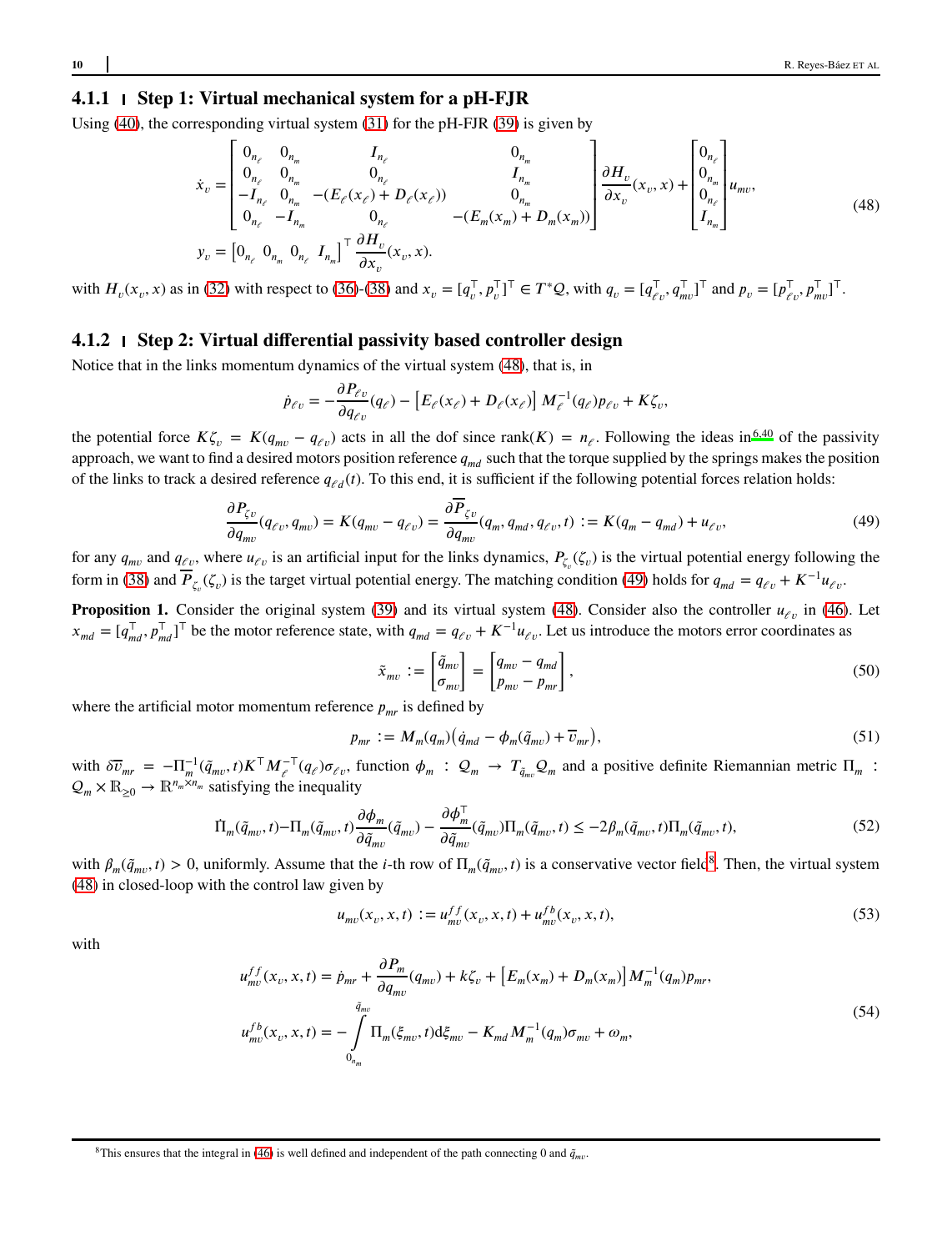is strictly differentially passive from  $\delta\omega$  to  $\delta y_{\sigma_v} = M^{-1}(q)\delta\sigma_v$  with respect to the differential storage function

<span id="page-10-0"></span>
$$
W(\tilde{x}_{v}, \delta \tilde{x}_{v}, t) = \frac{1}{2} \delta \tilde{x}_{v}^{\top} \begin{bmatrix} \Pi_{\tilde{q}_{v}}(\tilde{q}_{v}, t) & 0_{n} \\ 0_{n} & M^{-1}(q) \end{bmatrix} \delta \tilde{x}_{v},
$$
\n(55)

where the error coordinate is  $\tilde{x}_v = [\tilde{q}_v^\top, \sigma_v^\top]^\top$ , with  $\tilde{q}_v := [\tilde{q}_{\ell v}^\top, \tilde{q}_{mv}^\top]^\top$  and  $\sigma_v := [\sigma_{\ell v}^\top, \sigma_{mv}^\top]^\top$ . Matrix  $K_{md} > 0$  is a constant derivative gain,  $\omega = [\omega_{\ell}^{\top}, \omega_{m}^{\top}]^{\top}$  is an external input and  $\Pi_{\tilde{q}_{v}}(\tilde{q}_{v}, t) := \text{diag}\{\Pi_{\ell}(\tilde{q}_{\ell v}, t), \Pi_{m}(\tilde{q}_{mv}, t)\}\.$  Moreover, [\(55\)](#page-10-0) qualifies as differential Lyapunov function and the virtual system [\(48\)](#page-9-0) in closed-loop with the control law [\(53\)](#page-9-2) is contractive for  $\omega = 0_n$ .

#### **4.1.3 Step 3: Trajectory tracking controller for the pH-FJR**

Notice that by construction, the origin  $(\tilde{q}_v, \sigma_v) = (0_n, 0_n)$  is a solution of the closed-loop system if  $\omega = 0_n$ . Using this fact, in the next result we propose a family of trajectory-tracking controllers for the pH-FJR [\(39\)](#page-7-1).

**Corollary 1.** Consider the virtual controller [\(53\)](#page-9-2) and let  $q_{\ell d}(t) \in Q_{\ell}$  be a reference time-varying trajectory. Suppose that the flexible joints robot [\(39\)](#page-7-1) is controlled by the scheme

$$
u_m(x,t) := u_{mv}(x,x,t).
$$
 (56)

Then, the links position  $q_\ell$  of the closed-loop system converges globally and exponentially to the trajectory  $q_d(t)$ , with rate

$$
\beta = 2 \min \{ \beta_{\tilde{q}}(\tilde{q}_v, t), \lambda_{\min} \{ D(x) + K_d \} \lambda_{\min} \{ M^{-1}(q) \} \}.
$$
 (57)

#### <span id="page-10-4"></span>**4.2 Properties of the closed-loop virtual system**

# **4.2.1 Structural properties**

In the following result we show that system [\(48\)](#page-9-0) in closed-loop with [\(53\)](#page-9-2) preserves the structure of the variational dynamics [\(16\)](#page-3-4).

<span id="page-10-1"></span>**Corollary 2.** Consider system [\(48\)](#page-9-0) in closed-loop with [\(53\)](#page-9-2). Then the closed-loop variational dynamics satisfies Lemma [1,](#page-3-5) in coordinates  $\tilde{x}_v$ , with

<span id="page-10-5"></span>
$$
\Pi(\tilde{x}_{v},t) = \begin{bmatrix}\n\Pi_{\ell}(\tilde{q}_{\ell v},t) & 0_{n_{m}} & 0_{n_{\ell}} & 0_{n_{m}} \\
0_{n_{\ell}} & \Pi_{m}(\tilde{q}_{\ell v},t) & 0_{n_{\ell}} & 0_{n_{m}} \\
0_{n_{\ell}} & 0_{n_{m}} & M_{\ell}^{-1}(q_{\ell}) & 0_{n_{m}} \\
0_{n_{\ell}} & 0_{n_{m}} & M_{\ell}^{-1}(q_{\ell}) & 0_{n_{m}} \\
0_{n_{\ell}} & 0_{n_{m}} & 0_{n_{\ell}} & M_{m}^{-1}(q_{m})\n\end{bmatrix}; \Xi(\tilde{x}_{v},t) = \begin{bmatrix}\n0_{n_{\ell}} & 0_{n_{m}} & I_{n_{\ell}} & 0_{n_{m}} \\
0_{n_{\ell}} & 0_{n_{m}} & -\Pi_{m}^{-1}(\tilde{q}_{m\upsilon},t)K^{\top} & I_{n_{m}} \\
-I_{n_{\ell}} & K\Pi_{m}^{-1}(\tilde{q}_{m\upsilon},t) & -S_{\ell}(q_{\ell},p_{\ell}) & 0_{n_{m}} \\
0_{n_{\ell}} & -I_{n_{m}} & 0_{n_{\ell}} & -S_{m}(q_{m},p_{m})\n\end{bmatrix};
$$
\n
$$
\Upsilon(\tilde{x}_{v},t) = \begin{bmatrix}\n\frac{\partial \phi_{\ell}}{\partial \tilde{q}_{\ell v}} \Pi_{\ell}^{-1}(\tilde{q}_{\ell v},t) & 0_{n_{m}} & 0_{n_{\ell}} & 0_{n_{\ell}} \\
0_{n_{\ell}} & \frac{\partial \phi_{m}}{\partial \tilde{q}_{m\nu}} \Pi_{m}^{-1}(\tilde{q}_{m\nu},t) & 0_{n_{\ell}} & 0_{n_{\ell}} & 0_{n_{m}} \\
0_{n_{\ell}} & 0_{n_{m}} & (D_{\ell} + K_{\ell d} - \frac{1}{2}M_{\ell}(q_{\ell}) & 0_{n_{m}} \\
0_{n_{\ell}} & 0_{n_{\ell}} & 0_{n_{\ell}} & (D_{m} + K_{m d} - \frac{1}{2}M_{m}(q_{m}))\n\end{bmatrix}; \Psi = \begin{bmatrix}\n0_{n_{\ell}} & 0_{n_{m}} & 0_{n_{m}} \\
0_{n
$$

and  $\Theta(x_v, t)$  given by the Jacobian of  $\tilde{x}_v = x_v - x_d(x_v, t)$ , with respect to  $x_v$ , where desired state  $x_d := [q_{\ell d}^\top, q_{md}^\top, p_{\ell r}^\top, p_{mr}^\top]^\top$ .

In other words, the statement in Corollary [2](#page-10-1) tells us that the differential transformation  $\Theta(x_v,t)$  is implicitly constructed via the design procedure of Proposition [1.](#page-9-3) Furthermore, notice that the closed-loop dynamics of both,  $\sigma_{\ell v}$  and  $\sigma_{mv}$  in (??) are actuated by  $\omega_\ell$  and  $\omega_m$ , respectively. This is in fact a direct consequence of the potential energy matching condition [\(49\)](#page-9-1), making possible to rewrite the error dynamics as a "fully-actuated" system in (**??**). Such interpretation of the closed-loop system (**??**) allows us to extend some of the structural properties of the v-CBC scheme for fully-actuated systems in our previous work Reyes-Báez<sup>[21](#page-18-12)</sup>.

<span id="page-10-3"></span>**Corollary 3.** Consider system [\(48\)](#page-9-0) in closed-loop with [\(53\)](#page-9-2). Assume that the Jacobian matrices  $\frac{\partial \phi_{\ell}}{\partial \tilde{q}_{\ell}}(\tilde{q}_{\ell v})$  and  $\frac{\partial \phi_{m}}{\partial \tilde{q}_{m}}(\tilde{q}_{mv})$  are symmetric and assume that the products  $\Pi_{\ell}(\tilde{q}_{\ell\nu},t) \frac{\partial \phi_{\ell\ell}}{\partial \tilde{q}_{\ell\ell}}$  $\frac{\partial \phi_{\ell}}{\partial \tilde{q}_{\ell}}(\tilde{q}_{\ell v})$  and  $\Pi_m(\tilde{q}_{mv},t) \frac{\partial \phi_m}{\partial \tilde{q}_m}$  $\frac{\partial \varphi_m}{\partial \tilde{q}_m}(\tilde{q}_{mv})$  commute. Then the closed-loop variational system preserves the structure of the variational pH-like system [\(35\)](#page-6-3), in coordinates  $\tilde{x}_v$ , with

<span id="page-10-2"></span>
$$
\frac{\partial^2 \tilde{H}_v}{\partial x_v^2}(\tilde{x}_v, x) = \Pi(\tilde{x}_v, t) \quad \tilde{J}_v(\tilde{x}_v, t) = \Xi(\tilde{x}_v, t), \quad \tilde{R}_v(\tilde{x}_v, t) = \Upsilon(\tilde{x}_v, t), \quad \tilde{g} := \Psi^{\top}.
$$
\n(59)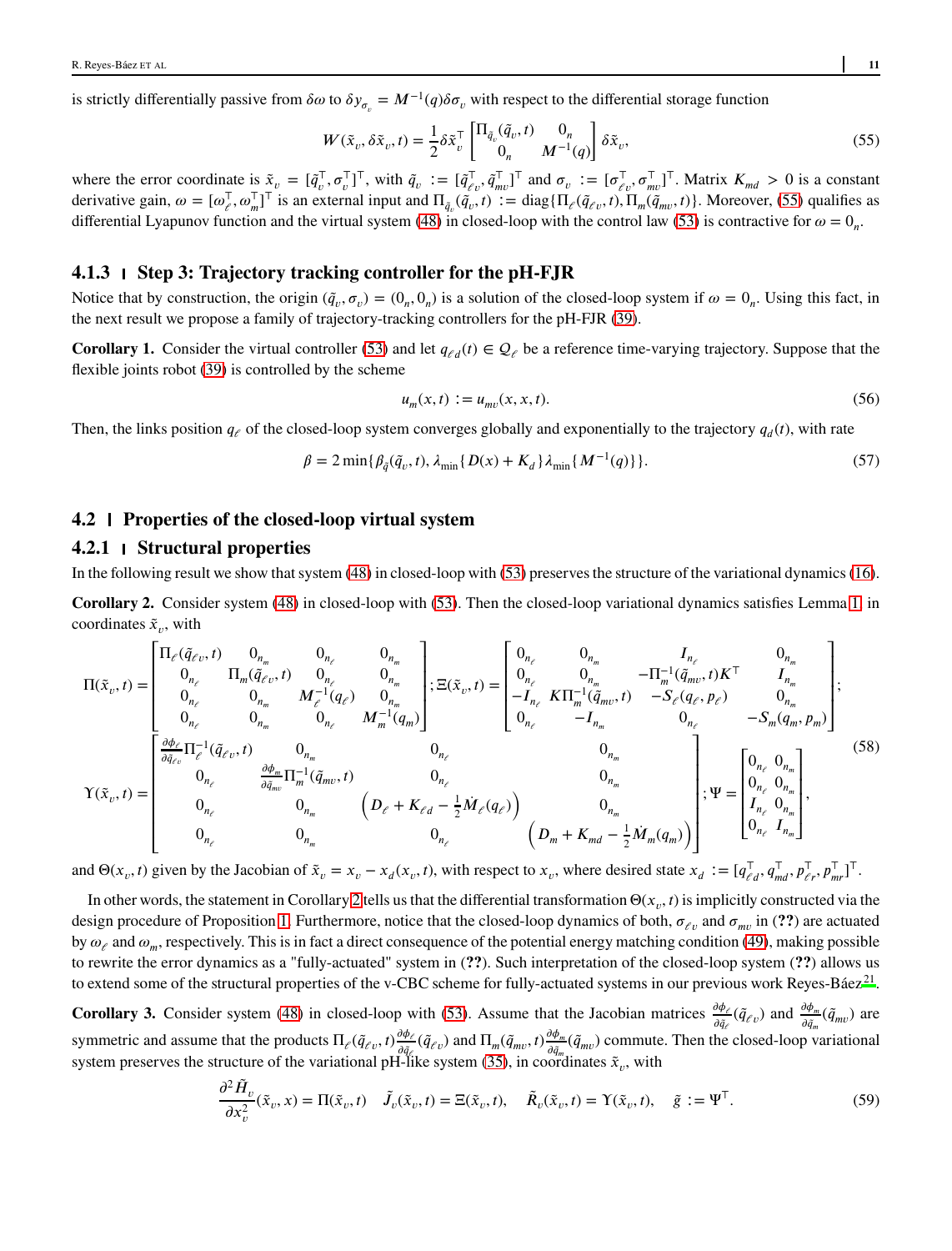Notice that all matrices in [\(59\)](#page-10-2) that define the variational system in Corollary [3](#page-10-3) are state and time dependent, while the ones of the variational system [\(35\)](#page-6-3) are only time dependent; in this sense the system in Corollary [3](#page-10-3) is more general. However, despite of the structure of the variational dynamics [\(35\)](#page-6-3) is preserved, the system defined by [\(59\)](#page-10-2) does not necessarily correspond to a pH-like mechanical system as in [\(33\)](#page-6-2). This would be the case under the following if and only if conditions:

<span id="page-11-3"></span><span id="page-11-2"></span>
$$
\Pi_{\ell}(\tilde{q}_{\ell v},t) = \frac{\partial \phi_{\ell}}{\partial \tilde{q}_{\ell v}}(\tilde{q}_{\ell v}) \quad \text{and} \quad \Pi_{m}(\tilde{q}_{mv},t) = \frac{\partial \phi_{m}}{\partial \tilde{q}_{mv}}(\tilde{q}_{mv}) = \Lambda_{m}
$$
\n(60)

where Λ*<sup>𝑚</sup>* is a constant symmetric and positive definite matrix. Indeed, substitution in the closed-loop system (**??**) gives

$$
\tilde{x}_{v} = \begin{bmatrix}\n-I_{n_{e}} & 0_{n_{m}} & I_{n_{e}} & 0_{n_{m}} \\
0_{n_{e}} & -I_{n_{m}} & -\Lambda_{m}^{-1}K^{T} & I_{n_{m}} \\
-I_{n_{e}} & K\Lambda_{m}^{-1} - (E_{e}(x_{e}) + D_{e}(x_{e}) + K_{e d}) & 0_{n_{m}} \\
0_{n_{e}} & -I_{n_{m}} & 0_{n_{e}} \\
0_{n_{m}} & 0_{n_{m}} & 0_{n_{m}}\n\end{bmatrix}\n\begin{bmatrix}\n0_{n_{m}} & 0_{n_{m}} \\
I_{n_{m}} & I_{n_{m}} \\
0_{n_{m}} & 0_{n_{m}}\n\end{bmatrix}\n\begin{bmatrix}\n0_{n_{e}} & 0_{n_{m}} \\
0_{n_{e}} & 0_{n_{m}} \\
0_{n_{e}} & 0_{n_{m}} \\
0_{n_{e}} & I_{n_{m}}\n\end{bmatrix}\n\omega.
$$
\n
$$
\tilde{y}_{v} = \begin{bmatrix}\n0_{n_{e}} & 0_{n_{e}} & I_{n_{e}} \\
0_{n_{e}} & I_{n_{m}} & 0 \\
0_{n_{m}} & I_{n_{m}}\n\end{bmatrix}\n\begin{bmatrix}\n0_{n_{e}} & 0_{n_{m}} \\
0_{n_{e}} & 0_{n_{m}} \\
0_{n_{e}} & I_{n_{m}}\n\end{bmatrix}\n\tag{61}
$$

where the *x*-parametrized closed-loop error Hamiltonian function is given by

<span id="page-11-1"></span>
$$
\tilde{H}_v(\tilde{x}_v, x) = \frac{1}{2} \tilde{x}_v^\top \Pi(x) \tilde{x}_v = \int_{0_{n_\ell}}^{\tilde{q}_{\ell v}} \phi_\ell(\overline{q}_{\ell v}) d\overline{q}_{\ell v} + \frac{1}{2} \tilde{q}_{mv}^\top \Lambda_m \tilde{q}_{mv} + \frac{1}{2} \sigma_v^\top M^{-1}(q) \sigma_v.
$$
\n(62)

#### **4.2.2 Differential passivity properties**

In this part we give a differential passivity interpretation of system [\(48\)](#page-9-0) in closed-loop with the scheme [\(53\)](#page-9-2). Before stating the result, let us write the closed-loop variational system for the links error state  $\tilde{x}_{\ell v}$  as<sup>9</sup>

$$
\begin{bmatrix} \delta \tilde{q}_{\ell v} \\ \delta \dot{\sigma}_{\ell v} \end{bmatrix} = \begin{bmatrix} -\frac{\partial \phi_{\ell}}{\partial \tilde{q}_{\ell v}} (\tilde{q}_{\ell v}) \Pi_{\ell}^{-1} (\tilde{q}_{\ell v}, t) & I_{n_{\ell}} \\ -I_{n_{\ell}} & -(E_{\ell}(x_{\ell}) + D_{\ell}(x_{\ell}) + K_{\ell d}) \end{bmatrix} \begin{bmatrix} \Pi_{\ell}(\tilde{q}_{\ell}, t) \delta \tilde{q}_{\ell v} \\ M_{\ell}^{-1}(q_{\ell}) \delta \sigma_{\ell v} \end{bmatrix} + \begin{bmatrix} I_{n_{\ell}} & 0_{n_{\ell}} \\ 0_{n_{\ell}} & I_{n_{\ell}} \end{bmatrix} \begin{bmatrix} \delta \overline{v}_{\ell r} \\ K \delta \tilde{q}_{md} + \delta \omega_{\ell} \end{bmatrix}
$$
(63)

which by Lemma [2,](#page-10-1) preserves the structure of [\(16\)](#page-3-4) and is given by

$$
\delta \tilde{x}_{\ell v} = \underbrace{\begin{bmatrix} -\frac{\partial \phi_{\ell}}{\partial \tilde{q}_{\ell v}} (\tilde{q}_{\ell v}) \Pi_{\ell}^{-1} (\tilde{q}_{\ell v}, t) & I_{n_{\ell}} \\ -I_{n_{\ell}} & -(E_{\ell}(x_{\ell}) + D_{\ell}(x_{\ell}) + K_{\ell d}) \end{bmatrix}}_{\tilde{q}_{\ell v}} \underbrace{\frac{\partial^2 \tilde{H}_{\ell}}{\partial \tilde{x}_{\ell v}^2}}_{\tilde{q}_{\ell v}} (\tilde{x}_{\ell v}, x_{\ell}, t) \delta \tilde{x}_{\ell v} + \begin{bmatrix} I_{n_{\ell}} & 0_{n_{\ell}} \\ 0_{n_{\ell}} & I_{n_{\ell}} \end{bmatrix} \begin{bmatrix} \delta \overline{v}_{\ell r} \\ \delta \overline{\omega}_{\ell} \end{bmatrix}
$$
\n
$$
\delta \tilde{y}_{\ell} = \begin{bmatrix} I_{n_{\ell}} & 0_{n_{\ell}} \\ 0_{n_{\ell}} & I_{n_{\ell}} \end{bmatrix} \underbrace{\frac{\partial^2 \tilde{H}_{\ell}}{\partial \tilde{x}_{\ell v}^2}}_{\tilde{q}_{\ell v}^2 (\tilde{x}_{\ell v}, x, t) \delta \tilde{x}_{\ell v}}
$$
\n
$$
(64)
$$

where  $\delta\overline{\omega}_e = (K\delta\tilde{q}_{md} + \delta\omega_e)$  and the Riemannian metric of [\(16\)](#page-3-4), in this case, is given by the *Hessian* of the energy-like function

<span id="page-11-0"></span>
$$
\tilde{H}_{\ell}(\tilde{x}_{\ell v}, x_{\ell}, t) := \frac{1}{2} \tilde{x}_{\ell v}^{\top} \begin{bmatrix} \Pi_{\ell}^{-1}(\tilde{q}_{\ell v}, t) & 0_{n_{\ell}} \\ 0_{n_{\ell}} & M_{\ell}^{-1}(q_{\ell}) \end{bmatrix} \tilde{x}_{\ell v}.
$$
\n(65)

Moreover, the map  $\left[\delta \overline{v}_{\ell r}^{T} \delta \omega_{\ell}^{T}\right]$ <sup>T</sup> →  $\delta \tilde{y}_e$  is strictly differentially passive with respect to the differential storage function

$$
W_{\ell}(\tilde{x}_{\ell v}, \delta \tilde{x}_{\ell v}, t) = \frac{1}{2} \delta \tilde{x}_{\ell v}^{\mathsf{T}} \frac{\partial^2 \tilde{H}_{\ell}}{\partial \tilde{x}_{\ell v}^2} (\tilde{x}_{\ell v}, x_{\ell}, t) \delta \tilde{x}_{\ell v}.
$$
 (66)

Similarly, the variational dynamics of the motor error state  $\tilde{x}_{mn}$  is

$$
\begin{bmatrix}\n\delta \tilde{q}_{mv} \\
\delta \dot{\sigma}_{mv}\n\end{bmatrix} = \begin{bmatrix}\n-\frac{\partial \phi_m}{\partial \tilde{q}_{mv}} (\tilde{q}_{mv}) \Pi_m^{-1} (\tilde{q}_{mv}, t) & I_{n_m} \\
-I_{n_m} & -(E_m(x_m) + D_m(q_m) + K_{md})\n\end{bmatrix}\n\frac{\partial^2 \tilde{H}_m}{\partial \tilde{x}_{mv}^2} (\tilde{x}_{mv}, x_m, t) \delta \tilde{x}_{mv} + \begin{bmatrix}\nI_{n_m} & 0_{n_m} \\
0_{n_m} & I_{n_m}\n\end{bmatrix}\n\begin{bmatrix}\n\delta \overline{U}_{mr} \\
\delta \overline{W}_m\n\end{bmatrix}
$$
\n
$$
\delta \tilde{y}_m = \begin{bmatrix}\nI_{n_c} & 0_{n_c} \\
0_{n_c} & I_{n_c}\n\end{bmatrix}\n\frac{\partial^2 \tilde{H}_m}{\partial \tilde{x}_{mv}^2} (\tilde{x}_{mv}, x_m, t) \delta \tilde{x}_{mv}
$$
\n(67)

<sup>&</sup>lt;sup>9</sup>For sake of presentation, we explicitly consider the two components of vector  $\overline{v}_r = [\overline{v}_{\ell}^{\top}, \overline{v}_{mr}^{\top}]^{\top}$  in (??), even though we know in advance that  $\overline{v}_{\ell r} = 0_{n_{\ell}}$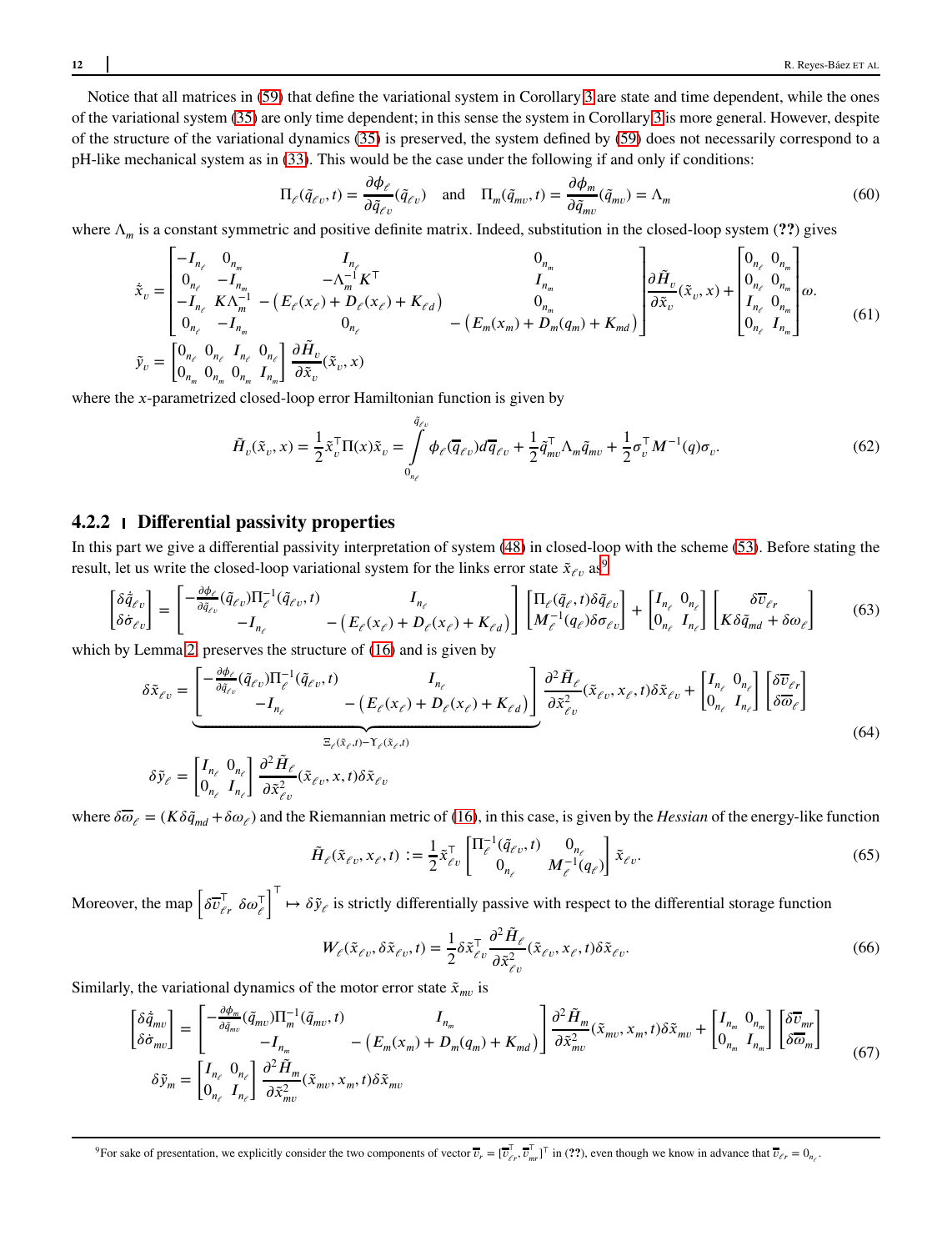with  $\delta \overline{v}_{mr} = \Pi_m(\tilde{q}_m, t) K^\top M_{\ell}^{-1}(q_{\ell}) \delta \sigma_{\ell v}, \delta \omega_m = \delta \overline{\omega}_m$  and energy-like function

$$
\tilde{H}_m(\tilde{x}_{mv}, x_m, t) := \frac{1}{2} \tilde{x}_{mv}^{\top} \begin{bmatrix} \Pi_m^{-1}(\tilde{q}_{mv}, t) & 0_{n_m} \\ 0_{n_m} & M_m^{-1}(q_m) \end{bmatrix} \tilde{x}_{mv}.
$$
\n(68)

Also the map  $\left[\delta \overline{v}_m^{\mathsf{T}}\right]$  $\int_{mr}^{1} \delta \omega_m^{\top}$ <sup>T</sup> →  $\delta \tilde{y}_m$  is strictly differentially passive with respect to the differential storage function

$$
W_m(\tilde{x}_{mv}, \delta \tilde{x}_{mv}, t) = \frac{1}{2} \delta \tilde{x}_{mv}^\top \frac{\partial^2 \tilde{H}_m}{\partial \tilde{x}_{mv}^2} (\tilde{x}_{mv}, x_m, t) \delta \tilde{x}_{mv}.
$$
 (69)

These show that the corresponding closed-loop links and motor systems are differentially passive.

<span id="page-12-1"></span>**Corollary 4.** Consider the closed-loop links and motors systems together with their variational dynamics in [\(64\)](#page-11-0) and [\(69\)](#page-12-0), respectively. Then, the resulting interconnected system via the law

$$
\begin{bmatrix}\n\delta\overline{v}_{e} \\
\delta\overline{\omega}_{e} \\
\delta\overline{v}_{mr} \\
\delta\overline{\omega}_{m}\n\end{bmatrix} = \begin{bmatrix}\n0_{n_{e}} & 0_{n_{e}} & 0_{n_{m}} & 0_{n_{m}} \\
0_{n_{e}} & 0_{n_{e}} & K\Pi_{m}(\tilde{q}_{mv}, t) & 0_{n_{m}} \\
0_{n_{e}} & -\Pi_{m}(\tilde{q}_{mv}, t)K^{\top} & 0_{n_{m}} & 0_{n_{m}} \\
0_{n_{e}} & 0_{n_{e}} & 0_{n_{m}} & 0_{n_{m}}\n\end{bmatrix} \begin{bmatrix}\n\delta\tilde{y}_{e} \\
\delta\tilde{y}_{me}\n\end{bmatrix} + \begin{bmatrix}\n0_{n_{e}} & 0_{n_{m}} \\
I_{n_{e}} & 0_{n_{m}} \\
0_{n_{e}} & 0_{n_{m}} \\
0_{n_{e}} & I_{n_{m}}\n\end{bmatrix} \delta\omega
$$
\n(70)

is differentially passive system with storage function  $W(\tilde{x}_v, \delta \tilde{x}_v, t) = W_e(\tilde{x}_{ev}, \delta \tilde{x}_{ev}, t) + W_m(\tilde{x}_{mv}, \delta \tilde{x}_{mv}, t)$ .

The statement in Corollary [4](#page-12-1) is closely related to the main result in the work of Jardón-Kojakhmetov<sup>[18](#page-18-9)</sup>, where a tracking controller for FJRs was developed using the singular perturbation approach. Under time-scale separation assumptions, in that work it is shown that controller design can be performed in a *composite manner* as  $u = u_s + u_f$ , where the links dynamics *slow* controller  $u_s$  and the motors dynamics *fast* controller  $u_f$  can be designed separately. Both systems, the slow and fast, are fully actuated and standard control techniques for rigid robots can be applied as long as exponential stability can be guaranteed.

In this work *we do not make any explicit assumption on time scale separation* in the design process. Nevertheless, due to condition [\(49\)](#page-9-1), we require that the motors position error dynamics converges "faster" than the links one since  $K\zeta_p = u_{\ell p} + K\tilde{q}_{mv}$ . In this sense, the singular perturbation approach can be used for adjusting the convergence rate of the closed-loop system.

#### **4.2.3 Passivity properties**

It is easy to verify that the map  $\omega \mapsto \tilde{y}_v$  is cyclo-passive with storage function [\(62\)](#page-11-1) for the closed-loop system [\(61\)](#page-11-2); in fact strictly passive under conditions [\(44\)](#page-8-3) and [\(52\)](#page-9-4). This is a direct consequence of the pH-like structure preserving conditions [\(60\)](#page-11-3). Furthermore, passivity of [\(61\)](#page-11-2) is independent of the properties on  $\phi_\ell(\tilde q_{\ell\nu})$  and  $\Lambda_m$ . Nevertheless, we have to be careful in how we design  $\Pi_\ell \phi_\ell(\tilde{q}_{\ell\nu})$  since passivity of system [\(61\)](#page-11-2) does not necessarily imply differential passivity; the converse is true.

In what follows we give necessary and sufficient conditions on  $\phi_{\ell}(\tilde{q}_{\ell v})$  and  $\phi_m(\tilde{q}_{mv}) = \Lambda_m \tilde{q}_{mv}$  in order to guarantee strict differential passivity and strict passivity of the closed-loop system [\(61\)](#page-11-2) simultaneously. To this end, let us recall the following:

**Definition 8** (<sup>[42](#page-19-16)</sup>). The map  $\chi(z)$  is incrementally passive if it satisfies the following monotonicity condition:

<span id="page-12-2"></span>
$$
[\chi(z_2) - \chi(z_1)]^\top (z_2 - z_1) \ge 0,\tag{71}
$$

for any  $z_1$  and  $z_2$ . The property is strict if the inequality [\(71\)](#page-12-2) is strict.

<span id="page-12-3"></span>**Lemma 3** (<sup>[21](#page-18-12)</sup>). If  $\Pi_{\ell}(\tilde{q}_{\ell v},t)$  and  $\Pi_{m}(\tilde{q}_{mv},t)$  are constant in [\(44\)](#page-8-3) and [\(52\)](#page-9-4), respectively. Then, the maps  $\chi_{\ell}(\tilde{q}_{\ell v}) = \Pi_{\ell} \phi_{\ell}(\tilde{q}_{\ell v})$ and  $\chi_m(\tilde{q}_{mv}) = \Pi_m \Lambda_m \tilde{q}_{mv}$  are strictly incrementally passive.

As said before, conditions in Lemma [3](#page-12-3) are only sufficient for the incremental stability property of the above maps. However, there may exist incrementally passive maps which do not satisfy inequalities [\(44\)](#page-8-3) and [\(52\)](#page-9-4). The following result gives necessary and sufficient conditions to guarantee both properties, simultaneously.

<span id="page-12-4"></span>**Proposition 2.** Consider the maps  $\chi_{\ell}(\tilde{q}_{\ell v}) = \Pi_{\ell} \phi_{\ell}(\tilde{q}_{\ell v})$  and  $\chi_m(\tilde{q}_{mv}) = \Pi_m \Lambda_m \tilde{q}_{mv}$ , with  $\Pi_{\ell}$  and  $\Pi_m$  symmetric positive definite and constant. Inequalities [\(44\)](#page-8-3) and [\(52\)](#page-9-4) are satisfied if and only if the following condition holds:

$$
(\tilde{q}_{kv,2} - \tilde{q}_{kv,1})^{\top} \left[ \chi_k(\tilde{q}_{kv,2}) - \chi_k(\tilde{q}_{kv,1}) \right] \ge 2\beta_{\tilde{q}_{kv}}(\tilde{q}_{kv,2} - \tilde{q}_{kv,1})^{\top} \Pi_k(\tilde{q}_{kv,2} - \tilde{q}_{kv,1}) > 0, \text{ for all } \tilde{q}_{kv,1}, \tilde{q}_{kv,2} \text{ and for all } k \in \{\ell, m\}. \tag{72}
$$

<span id="page-12-0"></span>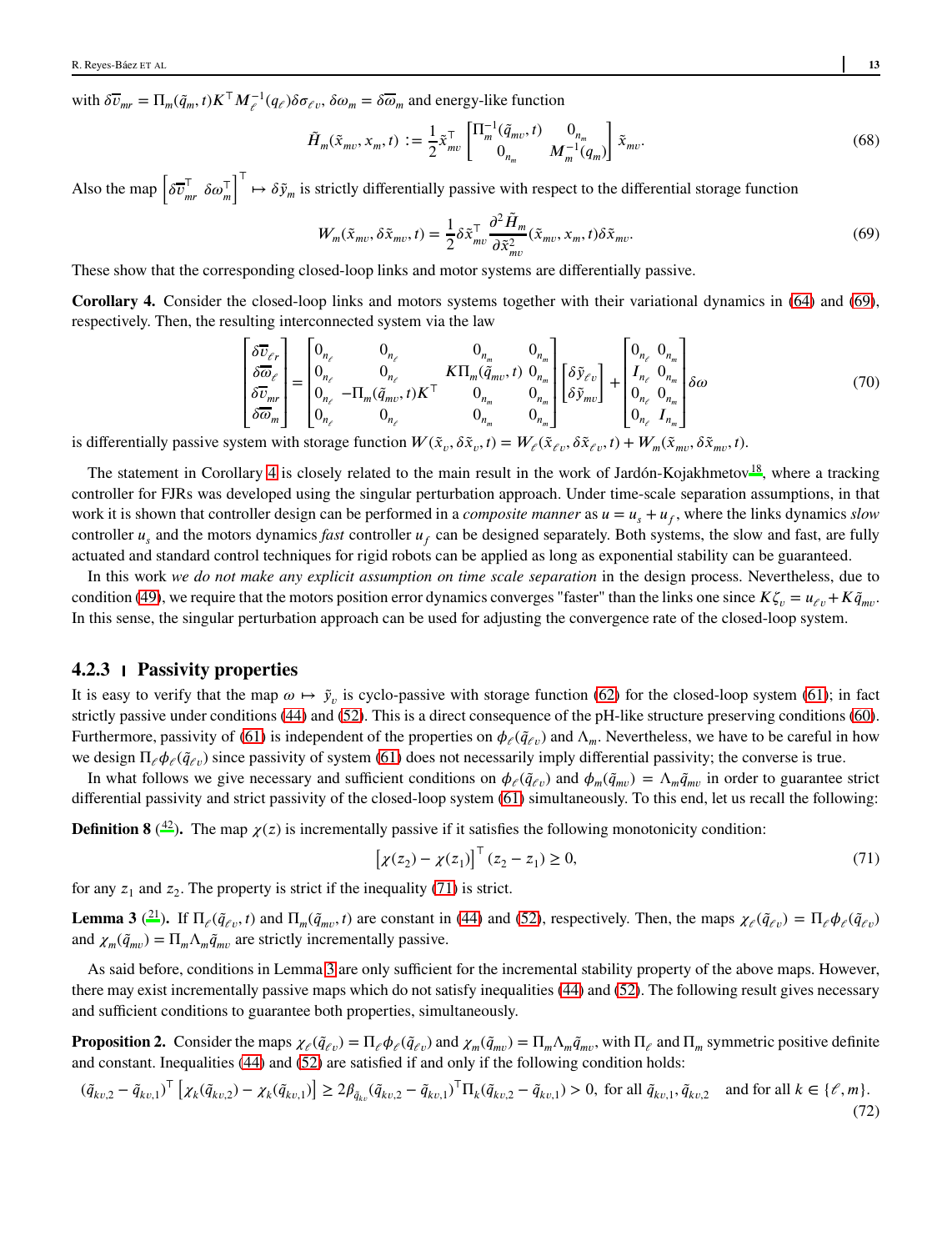If conditions of Proposition [2](#page-12-4) are not satisfied, using Lemma [3](#page-12-3) we still can find (incrementally/shifted) passive maps  $\chi$ and  $\chi_m$  that make [\(62\)](#page-11-1) a Lyapunov function for system [\(61\)](#page-11-2) with minimum at the origin. However, under Lemma [3](#page-12-3) it is not possible to ensure that the unique steady-state trajectory of the closed-loop system [\(61\)](#page-11-2) is  $x_d := [q_{\ell d}^\top, q_{md}^\top, p_{\ell r}^\top, p_{mr}^\top]^\top$ , because the contractivity conditions [\(44\)](#page-8-3) and [\(52\)](#page-9-4) are not necessarily satisfied.

# **5 EXPERIMENTS EVALUATION OF TRACKING CONTROLLER FOR FJRS**

In this section we present the design procedure and experimental evaluation of two schemes which lie in the family of v-CBC controllers as discussed in Section [4.1.](#page-8-4) Each of these tracking controllers exhibits different closed-loop properties with respect to Section [4.2.](#page-10-4) Furthermore, by Corollary [2,](#page-10-1) the closed-loop variational dynamics structure can be used as a *qualitative tool* for gain tuning, due to matrices in [\(58\)](#page-10-5) allow us to have a *clear physical interpretation* of the controller design parameters [\(53\)](#page-9-2), in terms of linear mass-spring-dampers systems which are modulated<sup>10</sup> by the actual FJR's state *x*. For short, considering the original state  $\tilde{x}$ , we denote this family of controllers as

 $\left(\Pi(\tilde{q},t), K_d, \phi(\tilde{q})\right)$ -controller.

For all experiments we consider  $t \mapsto q_{\ell d}(t) = [\sin(t), \dots, \sin(t)]^\top \in \mathcal{Q}_{\ell}$  as a desired links trajectory and  $\Pi(\tilde{q}, t) = \Lambda :=$  $diag\{\Lambda_\ell,\Lambda_m\}$  as the position contraction metric, where  $\Lambda_\ell$  and  $\Lambda_m$  are constant<sup>11</sup> and positive definite diagonal matrices

# **5.1 Experimental setup**

<span id="page-13-0"></span>The experimental setup consists of a two degrees of freedom planar flexible-joints robot from Quanser<sup>[44](#page-19-17)</sup>; see Figure 2.

**FIGURE 2** Quanser 2 degrees of freedom serial flexible joints robot manipulator.

<span id="page-13-1"></span>For the FJR in Figure [2](#page-13-0) we have that  $n_e = n_m = 2$  in [\(39\)](#page-7-1), and its parameters are shown in Table 1:

| Parameter    | Value   | Parameter    | Value                 | Parameter       | Value                          |
|--------------|---------|--------------|-----------------------|-----------------|--------------------------------|
| $m_{\ell_1}$ | .510kg  | $I_{\ell_1}$ | $0.0392 kg \cdot m^2$ | $\iota_{\ell1}$ | 0.343m                         |
| $m_{\ell 2}$ | 0.873kg | $I_{\ell2}$  | $0.00808kg \cdot m^2$ | $t_{\ell2}$     | 0.267m                         |
| $m_{m1}$     | 0.23kg  | $r_{\ell1}$  | 0.159m                | $D_{\times}$    | $diag\{0.8, 0.55\}N \cdot s/m$ |
| $m_{m2}$     | 0.01kg  | $r_{\ell2}$  | 0.055m                | $\nu_m$         | $diag\{0.2, 90\}N \cdot s/m$   |

**TABLE 1** The parameter values of Quanser FJR as shown in Figure [2](#page-13-0)



<sup>&</sup>lt;sup>10</sup>These linear mass-spring-dampers systems have state  $x_v$ , and are modulated by the "parameter" *x* in the sense that their corresponding state space is given by  $T_x \mathcal{X}$ . <sup>11</sup> Constructing non-constant contraction metrics is not easy in general. However, some procedures have been proposed in the literature; we refer to the interested reader [o](#page-19-18)n the construction of a state-dependent matrix  $\Pi_{\tilde{q}_v}(\tilde{q}_v,t)$  to the works of Sanfelice<sup>34</sup> and Kawano<sup>43</sup>, and references therein.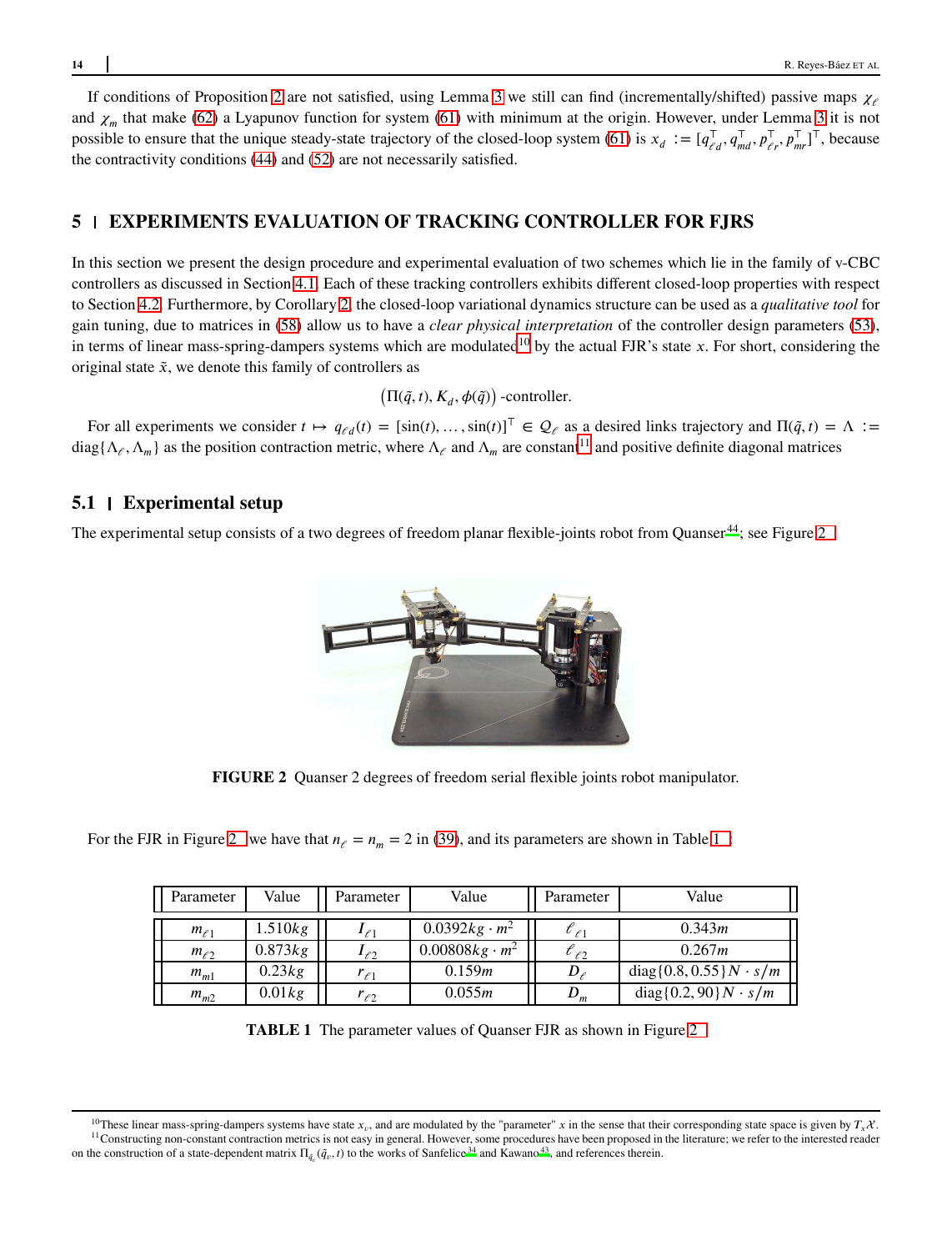The links and motor inertia matrices are

$$
M_{\ell}(q_{\ell}) = \begin{bmatrix} a_1 + a_2 + 2b \cos(q_{\ell 2}) & a_2 + b \cos(q_{\ell 2}) \\ a_2 + b \cos(q_{\ell 2}) & a_2 \end{bmatrix} \text{ and } M_m(q_m) = \begin{bmatrix} m_{m1} & 0_{n_m} \\ 0_{n_m} & m_{m2} \end{bmatrix},
$$
(73)

respectively; with  $a_1 = m_{\ell 1} r_{\ell 1}^2 + m_{\ell 2} r_{\ell 1}^2 + I_{\ell 1}$ ,  $a_2 = m_{\ell 2} r_{\ell 2}^2 + I_{\ell 2}$ ,  $b = m_{\ell 2} r_{\ell 1} r_{\ell 2}$ . The workless forces matrix [\(40\)](#page-7-2) is

$$
E(x) = b \sin(q_{\ell 2}) \begin{bmatrix} \dot{q}_{\ell 2} & -\dot{q}_{\ell 1} & 0_{n_m} & 0_{n_m} \\ (\dot{q}_{\ell 1} + \dot{q}_{\ell 2}) & 0_{n_{\ell}} & 0_{n_m} & 0_{n_m} \\ 0_{n_{\ell}} & 0_{n_{\ell}} & 0_{n_m} & 0_{n_m} \\ 0_{n_{\ell}} & 0_{n_{\ell}} & 0_{n_m} & 0_{n_m} \end{bmatrix}_{\dot{q} = M^{-1}(q)p}, \qquad (74)
$$

whose structure's block matrices are explicitly given by

$$
S_{\ell} = b \sin(q_{\ell 2}) \begin{bmatrix} 0_{n_{\ell}} & -\dot{q}_{\ell 1} - 0.5\dot{q}_{\ell 2} \\ \dot{q}_{\ell 1} + 0.5\dot{q}_{\ell 2} & 0_{n_{\ell}} \end{bmatrix}, \dot{M}_{\ell} = -b \sin(q_{\ell 2}) \begin{bmatrix} 2\dot{q}_{\ell 2} & \dot{q}_{\ell 2} \\ \dot{q}_{\ell 2} & 0_{n_{\ell}} \end{bmatrix}, S_{m} = \begin{bmatrix} 0_{n_{m}} & 0_{n_{m}} \\ 0_{n_{m}} & 0_{n_{m}} \end{bmatrix}, \dot{M}_{m} = \begin{bmatrix} 0_{n_{m}} & 0_{n_{m}} \\ 0_{n_{m}} & 0_{n_{m}} \end{bmatrix}. \tag{75}
$$

# **5.2 A** saturated-type  $(\Lambda, K_d, \phi_1(\tilde{q}_v))$ -controller

This scheme is an example of Corollary [3](#page-10-3) where only the pH-like variational structure in [\(35\)](#page-6-3) is preserved in the closed-loop. Let us introduce the following operators for given vector  $w \in \mathbb{R}^p$  as

$$
\text{Tanh}(w) := \begin{bmatrix} \tanh(w_1), \\ \vdots \\ \tanh(w_p) \end{bmatrix} \in \mathbb{R}^p \quad \text{and} \quad \text{SECH}(w) = \begin{bmatrix} \text{sech}(w_1) & \cdots & 0 \\ \vdots & \ddots & \vdots \\ 0 & \cdots & \text{sech}(w_p) \end{bmatrix} \in \mathbb{R}^{p \times p}. \tag{76}
$$

# **5.2.1 Controller construction**

Since conditions on  $\Pi_q$  and  $K_d$  are already given, the constructive procedure is reduced to finding  $\phi_{\ell}(\tilde{q}_{\ell v})$  and  $\phi_m(\tilde{q}_{mv})$  such that inequalities in [\(44\)](#page-8-3) and [\(52\)](#page-9-4) hold simultaneously, or equivalently a function  $\phi_1(\tilde{q}_v) = [\phi_{\ell}^{\top}(\tilde{q}_{\ell v}), \phi_m^{\top}(\tilde{q}_{mv})]^{\top}$  such that

<span id="page-14-0"></span>
$$
-\Lambda \frac{\partial \phi_1}{\partial \tilde{q}_v}(\tilde{q}_v) - \frac{\partial \phi_1^{\top}}{\partial \tilde{q}_v}(\tilde{q}_v) \Lambda \le -2\beta_{\tilde{q}} \Lambda. \tag{77}
$$

**Corollary 5.** Consider  $\phi_1(\tilde{q}_v) := \Lambda \text{Tanh}(\tilde{q}_v)$ . Then, hypotheses in Corollary [3](#page-10-3) hold and inequality [\(77\)](#page-14-0) is satisfied with

$$
\beta_{\tilde{q}} = \frac{\lambda_{\min}(\Lambda^2) \cdot \lambda_{\min}(\text{SECH}^2(\tilde{q}_v))}{\lambda_{\max}(\Lambda)},
$$
\n(78)

where  $\lambda_{\min}(\cdot)$  and  $\lambda_{\max}(\cdot)$  are the minimum and maximum eigenvalue of their matrix argument, respectively.

Notice that despite the pH-like structure of [\(33\)](#page-6-2) is *not preserved*, the vector field  $\phi_1(\tilde{q}_v)$  is a conservative vector field. Indeed,

$$
P_v(\tilde{q}_v) = \int\limits_0^{\tilde{q}_v} \Lambda \text{Tanh}(\xi) d\xi = \sum_{k=1}^{n_\ell} \lambda_k \ln(\cosh(\tilde{q}_{\ell v,k})) + \sum_{k=1}^{n_m} \lambda_k \ln(\cosh(\tilde{q}_{mv,k})).
$$
\n(79)

This scalar function can be interpreted as the true potential energy when constrained to the manifold  $\sigma_v = 0_n$ .

*Remark 2.* The range of sech(·) is (0, 1]. Then, it implies that  $\phi_2(\tilde{q}_v) = \Lambda \tilde{q}_v$  also satisfies inequalities in [\(44\)](#page-8-3) and [\(52\)](#page-9-4) with

$$
\beta_{\tilde{q}} = \frac{\lambda_{min}(\Lambda^2)}{\lambda_{max}(\Lambda)}.
$$
\n(80)

With  $\phi_2(\tilde{q}_v) = \Lambda \tilde{q}_v$  condition [\(60\)](#page-11-3) holds and the pH-like form [\(33\)](#page-6-2) *is preserved*, where the Hamiltonian function in [\(62\)](#page-11-1) is

$$
\tilde{H}_v(\tilde{x}_v, x) = \frac{1}{2} \tilde{q}^\top \Lambda \tilde{q} + \frac{1}{2} \sigma^\top M^{-1}(q) \sigma.
$$
\n(81)

Hence, the scheme with  $\phi_2(\tilde{q}_v)$  is a structure preserving *passivity-based controller* for the original FJR. This controller is in fact the example presented in our preliminary conference work in Reyes-Báez<sup>[19](#page-18-10)</sup>, and the generalization to the FJRs case of the tracking scheme for fully-actuated rigid robots developed in Reyes-Báez $^{20}$  $^{20}$  $^{20}$ .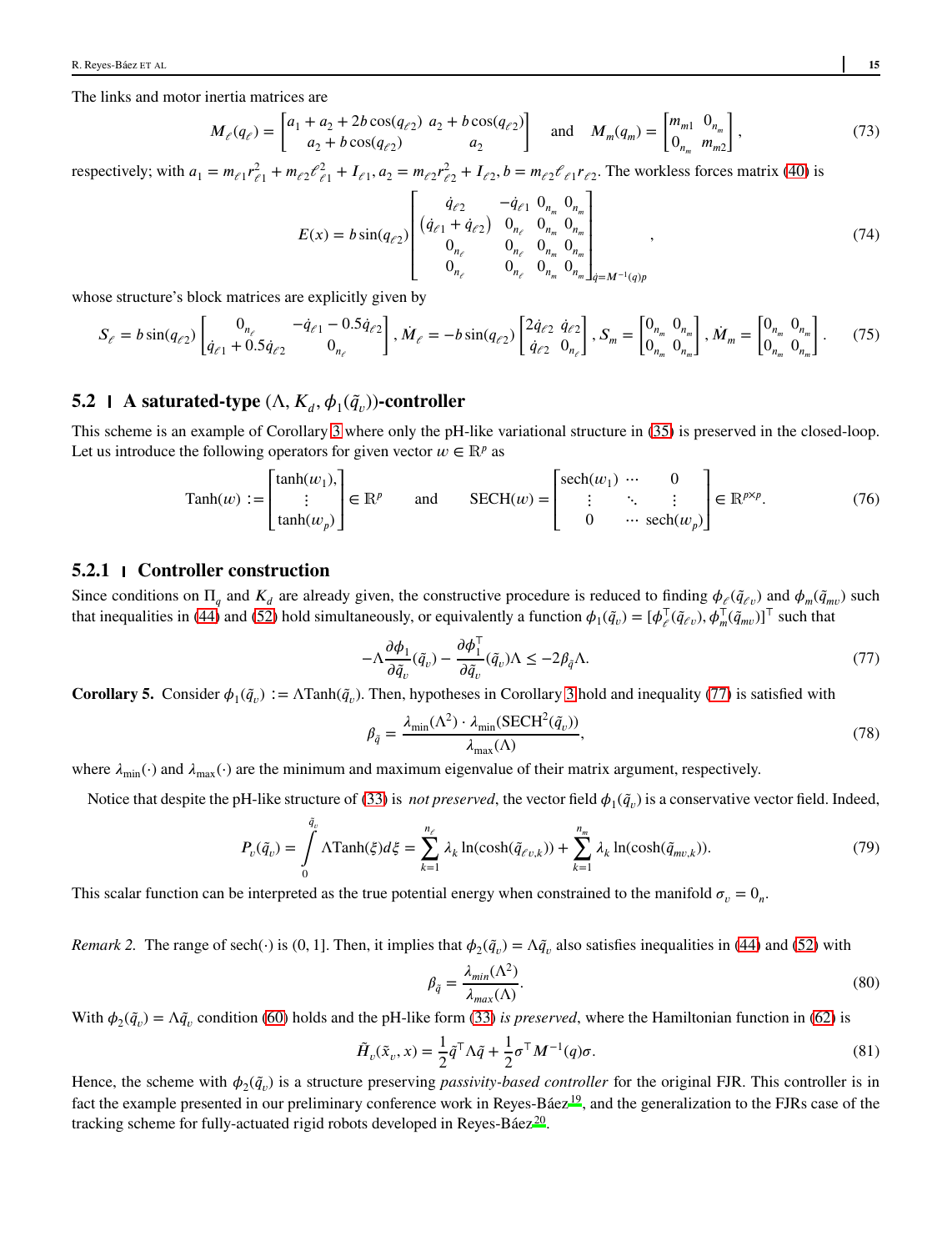# **5.2.2 Experimental results**

The experimental results of the robot of Figure [2](#page-13-0) in closed-loop system with this saturated-type  $(\Lambda, K_d, \phi_1(\tilde{q}_v))$ -controller are shown in Figure 3. The gain matrices are  $\Lambda_{\ell} = \text{diag}\{55, 30\}$ ,  $\Lambda_m = \text{diag}\{70, 60\}$ ,  $K_{\ell d} = \text{diag}\{15, 10\}$  and  $K_{md} = \text{diag}\{10, 5\}$ . On the two upper figures, the time response of *q* and  $\tilde{q}_m$  is shown. On the left upper plot  $q_\ell$  and  $q_m$  are compared with the desired trajectory  $q_{\ell d}$ ; it can be seen that links and motors positions indeed converge to  $q_{\ell d}$ , but only practically due to there are steadystate errors. These offsets in the state variables are attributed to the noise induced by the numerical computation of higher order derivatives. These can be better observed in the upper right plot, where the error variables are shown.

On the lower left plot of Figure [3 ,](#page-15-0) similarly, we observe that the time response of the momentum error variables also converge practically to zero and there is noise in the signals. As said before, the main reason is that the velocity (and hence the momentum) are computed numerically through a filter block in Simulink which causes some noise.

Even though the family of controllers of Proposition [1](#page-9-3) requires the computation of the second and third derivatives of  $q_\ell$  due to the definition of  $p_{mr}$  in [\(51\)](#page-9-5), we were able to implement controller without them by employing directly the dynamical equations in [\(39\)](#page-7-1). In fact, the control signals are shown in the right-lower plot in Figure [2 .](#page-13-0)

<span id="page-15-0"></span>

**FIGURE 3** Closed-loop trajectories and control signal with the saturated-type  $(\Lambda, K_d, \phi_1(\tilde{q}_v))$ -controller.

# **5.3 A** v-CBC  $(\Lambda, K_d, \phi_3(\cdot))$ -controller via the matrix measure  $\mu_1$

By exploiting the equivalence relation between condition [\(10\)](#page-2-2) in the direct differential Lyapunov method of Theorem [1](#page-2-3) and its counterpart for *generalized Jacobian* in [\(13\)](#page-3-6) in terms of matrix measures, we propose an alternative constructive procedure for  $\phi_{\ell}(\tilde{q}_{\ell v})$  and  $\phi_m(\tilde{q}_{mv})$  such that conditions [\(44\)](#page-8-3) and [\(52\)](#page-9-4) are both satisfied. In this specific case, we consider the matrix measure a[s](#page-19-11)sociated to the  $\|\Theta x\|_1$  norm for a given matrices  $\Theta$ ,  $A \in \mathbb{R}^{p \times p}$  defined as <sup>36</sup>

$$
\mu_1(A) := \max_{j} \left( A_{jj}(\tilde{q}_v, t) + \sum_{i \neq j} |A_{ij}(\tilde{q}_v, t)| \right). \tag{82}
$$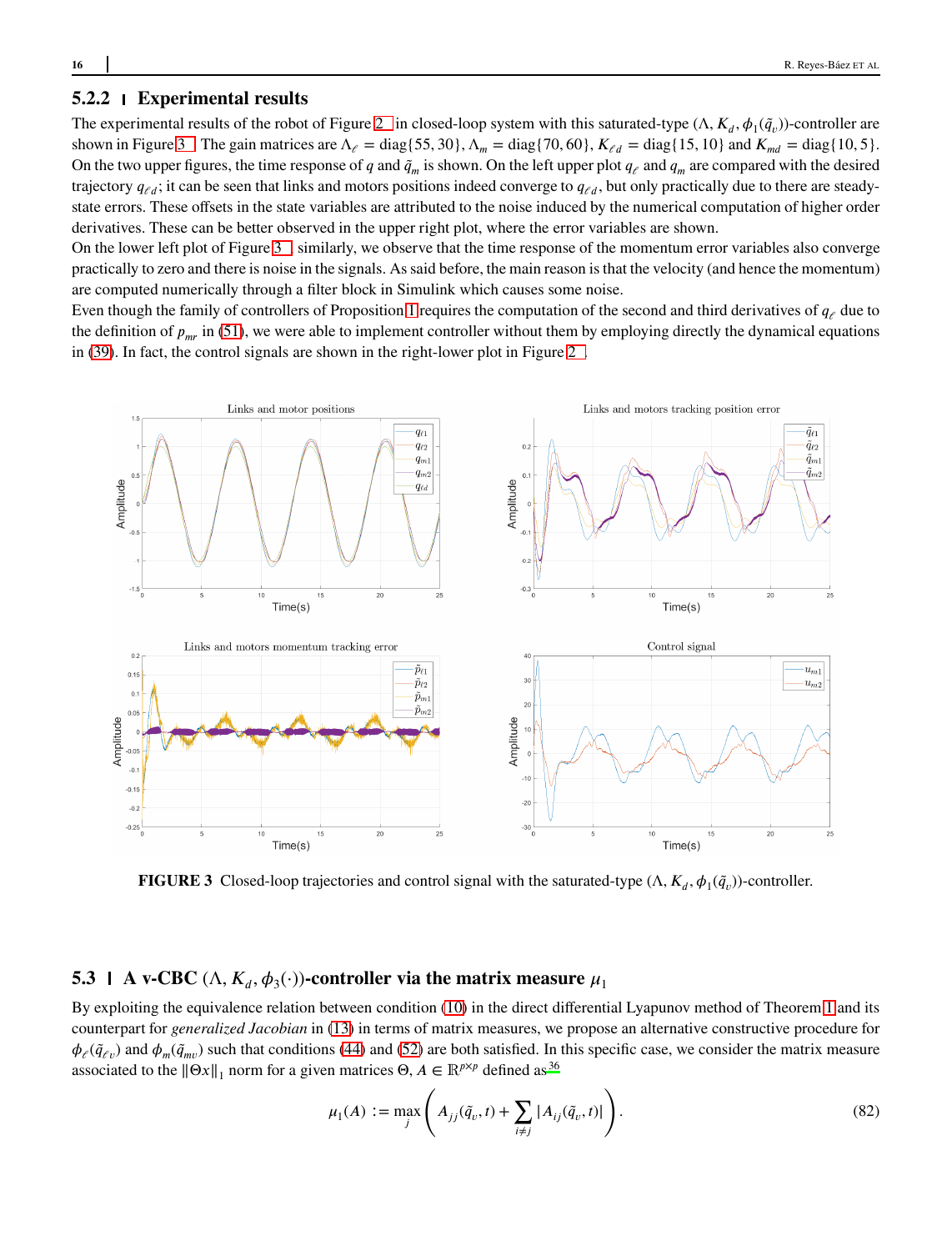#### **5.3.1 Controller construction**

The generalized Jacobian for  $\phi_3(\tilde{q}_v) = [\phi_{\ell}^{\top}(\tilde{q}_{\ell v}), \phi_{m}^{\top}(\tilde{q}_{mv})]^{\top}$  in this case is

$$
\overline{J}(\tilde{q}_{\nu},t) = \Theta \frac{\partial \phi_3}{\partial \tilde{q}_{\nu}}(\tilde{q}_{\nu})\Theta^{-1} = \begin{bmatrix} -\frac{\partial \phi_{\ell}}{\partial \tilde{q}_{\ell}}(\tilde{q}_{\ell\nu}) & -\frac{\theta_{1}}{\partial_{2}}\frac{\partial \phi_{\ell}}{\partial \tilde{q}_{\ell\nu}}(\tilde{q}_{\ell\nu}) & 0_{n_{\ell}} & 0_{n_{\ell}} \\ -\frac{\theta_{2}}{\partial_{1}}\frac{\partial \phi_{\ell2}}{\partial \tilde{q}_{\ell\nu}}(\tilde{q}_{\ell\nu}) & -\frac{\partial \phi_{\ell2}}{\partial \tilde{q}_{\ell\nu}}(\tilde{q}_{\ell\nu}) & 0_{n_{\ell}} & 0_{n_{\ell}} \\ 0_{m} & 0_{m} & -\frac{\partial \phi_{m1}}{\partial \tilde{q}_{m1}}(\tilde{q}_{m\nu}) & -\frac{\theta_{3}}{\partial_{4}}\frac{\partial \phi_{m1}}{\partial \tilde{q}_{m\nu}}(\tilde{q}_{m\nu}) \\ 0_{m} & 0_{m} & -\frac{\theta_{4}}{\theta_{3}}\frac{\partial \phi_{m2}}{\partial \tilde{q}_{m\nu}}(\tilde{q}_{m\nu}) & -\frac{\partial \phi_{m2}}{\partial \tilde{q}_{m\nu}}(\tilde{q}_{m\nu}) \end{bmatrix},
$$
(83)

where  $\Lambda = \Theta^{\top} \Theta$  for matrix  $\Theta = \text{diag}\{\theta_1, \theta_2, \theta_3, \theta_4\} > 0_n$ , and matrix measure is explicitly given by

$$
\mu_1(\overline{J}) = \max \left\{ -\frac{\partial \phi_{\ell 1}}{\partial \tilde{q}_{\ell v1}} + \left| \frac{\theta_2}{\theta_1} \frac{\partial \phi_{\ell 2}}{\partial \tilde{q}_{\ell v1}} \right|, -\frac{\partial \phi_{\ell 2}}{\partial \tilde{q}_{\ell v2}} + \left| \frac{\theta_1}{\theta_2} \frac{\partial \phi_{\ell 1}}{\partial \tilde{q}_{\ell v2}} \right|, -\frac{\partial \phi_{m1}}{\partial \tilde{q}_{m v1}} + \left| \frac{\theta_4}{\theta_3} \frac{\partial \phi_{m2}}{\partial \tilde{q}_{m v1}} \right|, -\frac{\partial \phi_{m2}}{\partial \tilde{q}_{m v2}} + \left| \frac{\theta_3}{\theta_4} \frac{\partial \phi_{m1}}{\partial \tilde{q}_{m v2}} \right| \right\}.
$$
 (84)

Thus, the contractivity condition in [\(77\)](#page-14-0) is equivalent to

<span id="page-16-0"></span>
$$
\mu_1(J(\tilde{q}_v, t)) \le -2\beta_{\tilde{q}_v},\tag{85}
$$

where  $2\beta_{\tilde{q}_v} := \min\{c_1^2, c_2^2, c_3^2, c_4^2\}$ , with  $c_1, c_2, c_3, c_4$  positive constants satisfying the following inequalities

$$
\overline{J}_{11}(\tilde{q}_v) + |\overline{J}_{21}(\tilde{q}_v)| < -c_1^2; \quad \overline{J}_{22} + |\overline{J}_{12}| < -c_2^2; \quad \overline{J}_{33}(\tilde{q}_v) + |\overline{J}_{43}(\tilde{q}_v)| < -c_3^2; \quad \overline{J}_{44} + |\overline{J}_{34}| < -c_4^2. \tag{86}
$$

**Corollary 6.** Let  $\phi_3(\tilde{q}_v)$  be defined by

$$
\phi_{3}(\tilde{q}_{\nu}) = \begin{bmatrix} \phi_{\ell1}(\tilde{q}_{\ell\nu}) \\ \phi_{\ell2}(\tilde{q}_{\ell\nu}) \\ \phi_{m1}(\tilde{q}_{\mu\nu}) \\ \phi_{m2}(\tilde{q}_{\mu\nu}) \end{bmatrix} = \begin{bmatrix} (1 + \kappa_{1})\tilde{q}_{\ell\nu1} + \frac{\theta_{2}}{\theta_{1}} \tanh(\tilde{q}_{\ell\nu2}) \\ \frac{\theta_{1}}{\theta_{2}} \tanh(\tilde{q}_{\ell\nu1}) + (1 + \kappa_{2})\tilde{q}_{\ell\nu2} \\ (1 + \kappa_{3})\tilde{q}_{m\nu1} + \frac{\theta_{4}}{\theta_{3}} \tanh(\tilde{q}_{m\nu2}) \\ \frac{\theta_{3}}{\theta_{4}} \tanh(\tilde{q}_{m\nu1}) + (1 + \kappa_{4})\tilde{q}_{m\nu2} \end{bmatrix},
$$
\n(87)

where  $\kappa_1, \kappa_2, \kappa_3, \kappa_4$  are strictly positive constants. Then, condition [\(85\)](#page-16-0) is satisfied with  $c_1^2 = \kappa_1, c_2^2 = \kappa_2, c_3^2 = \kappa_3$  and  $c_4^2 = \kappa_4$ .

With this scheme neither the structure of [\(33\)](#page-6-2) nor the variational one of [\(35\)](#page-6-3) are preserved. Nevertheless, uniform global exponential convergence to  $q_{\ell d}$  is still guarantee. Interestingly, in this scheme the convergence rate  $\beta_{\tilde{q}_\nu}$  does not depend on gain  $Λ$ , which give extra freedom in the tuning process. In particular, when constrained to the manifold  $σ<sub>ν</sub> = 0<sub>n</sub>$ , the convergence to  $q_{\ell d}$  can be accelerated by the gain  $\kappa_i, i \in \{1, ..., 4\}$ .

#### **5.3.2 Experimental results**

For the experiment with this controller, we consider the following specifications:  $\kappa_1 = 10$ ,  $\kappa_2 = 8$ ,  $\theta_1 = \sqrt{\Lambda_{\ell,11}}$ ,  $\theta_2 = \sqrt{\Lambda_{\ell,22}}$ ,  $\theta_3 = \sqrt{\Lambda_{m,11}}$  and  $\theta_4 = \sqrt{\Lambda_{m,22}}$  with the same gain matrices  $\Lambda_{\ell}$ ,  $\Lambda_m$ ,  $K_{\ell d}$  and  $K_{md}$  of the previous experiment.

The closed-loop time response is shown in Figure [4 .](#page-17-5) At first stage we can observe that the performance with respect to the previous controller is improved; this is mainly attributed to the gains  $\kappa_i$ ,  $i \in \{1, ..., 4\}$ .

Indeed, on the left upper plot we can see how the links and motors positions *almost* superimpose the desired links trajectory  $q_{\ell d}$ . This can be appreciated better on the upper-right plot where the error variables are shown; we observe that we still have only *practical convergence* since there is steady-state errors, but these are considerably reduced with respect to the precious scheme as well as the overshoot in the transient time interval. We also observe some noise in the motors positions.

On the left lower plot we see the time response of the momentum error variables which have considerably decreased with respect to the previous controller. In fact, as it may be expected the overshoot during the transient time has decreased as well as the steady state momentum errors which amplitudes, excepting  $\tilde{p}_{m1}$ , is of the order of  $10^{-2}$ . Here we still have the noise problem due to the numerical computation of the momentum feedback, and in this case also the control effort of the links dynamics.

On the right lower plot, we see that the overshoot of the control signals has increased but steady-state signals amplitude is more less the same but with a *rms* value added. This is the expected price to pay after adding an extra control gain.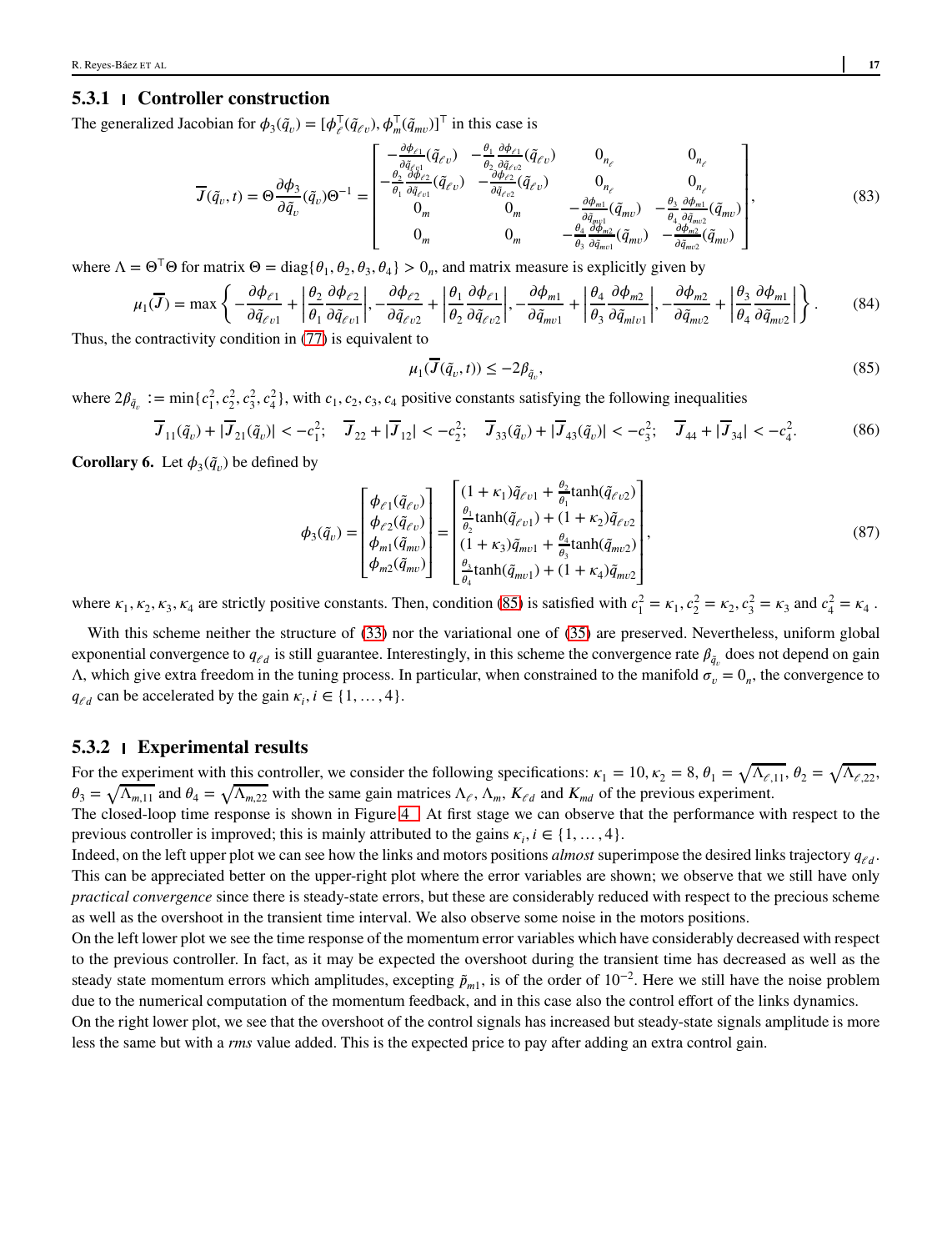<span id="page-17-5"></span>

**FIGURE 4** Closed-loop trajectories and control signal with the  $(\Lambda, K_d, \phi_1(\tilde{q}_v))$ -controller via the matrix measure  $\mu_1$ .

# **6 CONCLUSIONS**

In this work we have proposed a large family of virtual-contraction based controllers that solve the standard trajectory tracking problem of FJRs modeled as port-Hamiltonian systems. With these controllers, global exponential convergence to a predefined reference trajectory is guaranteed. The design procedure is based on the notions of contractivity and virtual systems.

The developed family of v-CBC are PD-like controllers which have three design "parameters" that give different structural properties to the closed-loop virtual system like pH-like structure preserving, variational pH-like structure preserving, differential passivity, among others. These properties were used for constructing two *novel* nonlinear PD-like v-CBC schemes. The performance of the aforementioned controllers was evaluated experimentally using the planar flexible-joints robot of two degrees of freedom by from Quanser.

# **References**

- <span id="page-17-0"></span>1. Nicosia S, Tomei P. A tracking controller for flexible joint robots using only link position feedback. *IEEE Transactions on Automatic Control.* 1995;40(5).
- <span id="page-17-1"></span>2. Spong M W. Modeling and control of elastic joint robots. *Journal of dynamic systems, measurement, and control.* 1987;109(4):310–319.
- <span id="page-17-2"></span>3. Canudas de Wit C, Siciliano B, Bastin G. *Theory of robot control*. Springer Science & Business Media; 2012.
- <span id="page-17-3"></span>4. Loria A, Ortega R. On tracking control of rigid and flexible joints robots. *Appl. Math. Comput. Sci.* 1995;5(2):101–113.
- <span id="page-17-4"></span>5. Ailon A, Ortega R. An observer-based set-point controller for robot manipulators with flexible joints. *Systems & Control Letters.* 1993;21(4):329 - 335.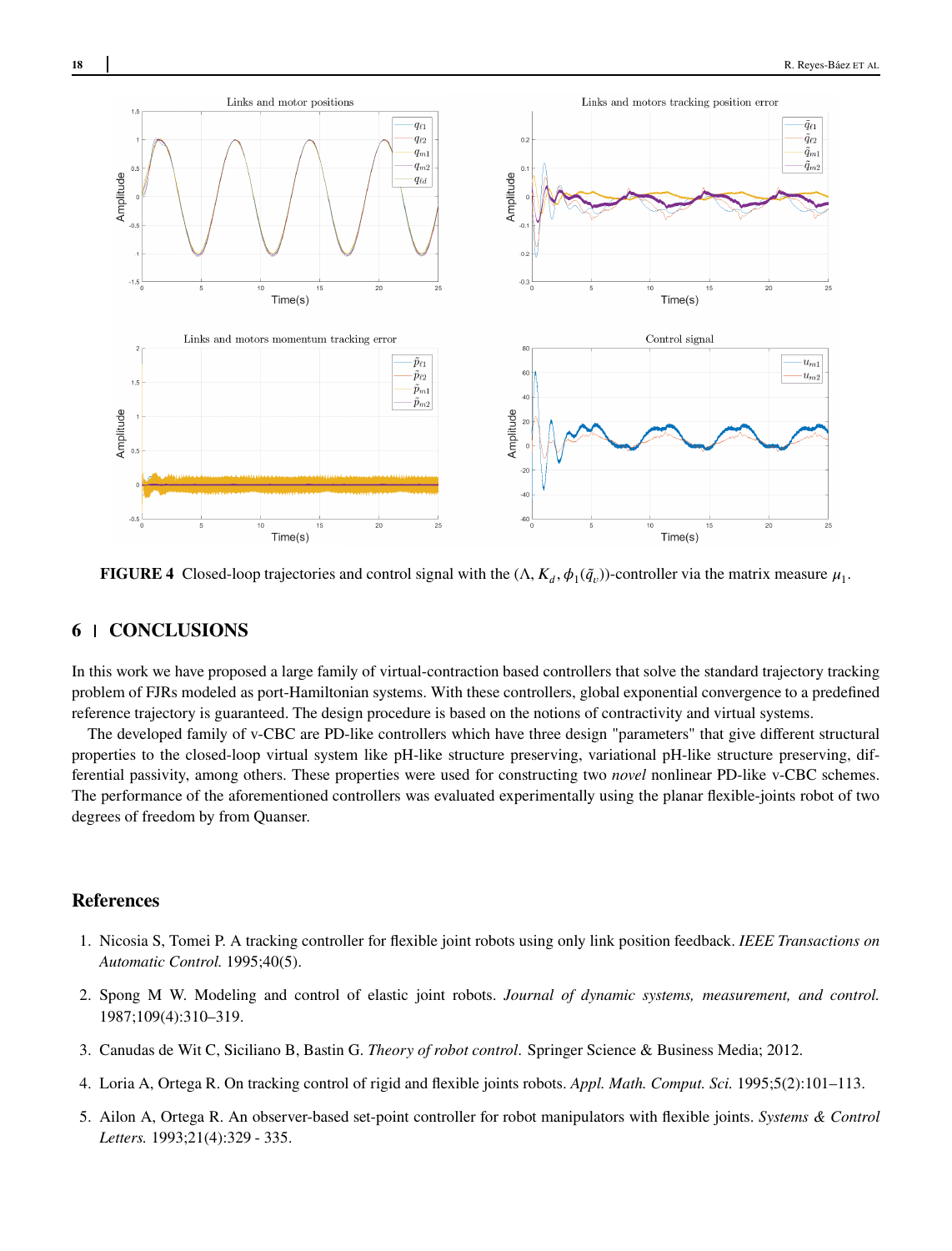- <span id="page-18-0"></span>6. Brogliato B, Ortega R, Lozano R. Global tracking controllers for flexible-joint manipulators: a comparative study. *Automatica.* 1995;31(7):941–956.
- <span id="page-18-1"></span>7. Ortega R, Perez J A, Nicklasson P J, Sira-Ramirez H. *Passivity-based control of Euler-Lagrange systems*. Springer Science & Business Media; 2013.
- <span id="page-18-2"></span>8. Astolfi A, Ortega R. Immersion and invariance: A new tool for stabilization and adaptive control of nonlinear systems. *IEEE Transactions on Automatic control.* 2003;48(4):590–606.
- <span id="page-18-3"></span>9. Albu-Schäffer A, Ott C, Hirzinger G. A unified passivity-based control framework for position, torque and impedance control of flexible joint robots. *The international journal of robotics research.* 2007;26(1).
- <span id="page-18-4"></span>10. Avila-Becerril S, Lorá A, Panteley E. Global position-feedback tracking control of flexible-joint robots. *Paper presented at: American Control Conference (ACC), 2016.* 2016; Boston, MA, USA;:3008–3013.
- <span id="page-18-5"></span>11. Pan Yongping, Wang Huiming, Li Xiang, Yu Haoyong. Adaptive command-filtered backstepping control of robot arms with compliant actuators. *IEEE Transactions on Control Systems Technology.* 2017;26(3):1149–1156.
- <span id="page-18-6"></span>12. van der Schaft A J, Maschke B M. The Hamiltonian formulation of energy conserving physical systems with external ports. *Archiv für Elektronik und Übertragungstechnik.* 1995;49.
- <span id="page-18-7"></span>13. Ortega R, Borja L P. New results on control by interconnection and energy-balancing passivity-based control of port-Hamiltonian systems. *Paper presented at: Decision and Control (CDC), IEEE 53rd Annual Conference on.* 2014;:2346– 2351.
- 14. Ortega R, van der Schaft A J, Castaños F, Astolfi A. Control by interconnection and standard passivity-based control of port-Hamiltonian systems. *IEEE Transactions on Automatic Control.* 2008;53.
- <span id="page-18-8"></span>15. Zhang Q, Xie Z, Kui S, Yang H, Minghe J, Cai H. Interconnection and damping assignment passivity-based control for flexible joint robot. *Paper presented at: Intelligent Control and Automation (WCICA), 11th World Congress on Intelligent Control and Automation.* 2014;:4242–4249.
- <span id="page-18-16"></span>16. Ortega R, van der Schaft A J, Maschke B, Escobar G. Interconnection and damping assignment passivity-based control of port-controlled Hamiltonian systems. *Automatica.* 2002;38(4):585–596.
- 17. Jayawardhana B.*Tracking and Disturbance Rejection of Passive Nonlinear Systems*. Ph.D. thesis, Imperial College London; 2006.
- <span id="page-18-9"></span>18. Jardón-Kojakhmetov H, Munoz-Arias M, Scherpen J M A. Model reduction of a flexible-joint robot: a port-Hamiltonian approach. *IFAC-PapersOnLine.* 2016;49(18):832 - 837. 10th IFAC Symposium on Nonlinear Control Systems NOLCOS.
- <span id="page-18-10"></span>19. Reyes-Báez R, van der Schaft A J, Jayawardhana B. Virtual Differential Passivity based Control for Tracking of Flexiblejoints Robots. *IFAC-PapersOnLine.* 2018;51(3):169 - 174. 6th IFAC Workshop on Lagrangian and Hamiltonian Methods for Nonlinear Control LHMNC.
- <span id="page-18-11"></span>20. Reyes-Báez R, van der Schaft A J, Jayawardhana B. Tracking Control of Fully-actuated port-Hamiltonian Mechanical Systems via Sliding Manifolds and Contraction Analysis. *IFAC-PapersOnLine.* 2017;50(1):8256 - 8261. 20th IFAC World Congress.
- <span id="page-18-12"></span>21. Reyes-Báez R, van der Schaft A J, Jayawardhana B. Virtual differential passivity based control for a class of mechanical systems in the port-Hamiltonian framework. *Submitted.* 2018;.
- <span id="page-18-13"></span>22. Forni F, Sepulchre R. A Differential Lyapunov Framework for Contraction Analysis. *IEEE Transactions on Automatic Control.* 2014;.
- <span id="page-18-14"></span>23. Pavlov A, van de Wouw Nathan. Convergent systems: nonlinear simplicity. In: Springer 2017 (pp. 51–77).
- <span id="page-18-15"></span>24. Lohmiller W, Slotine J J E. On contraction analysis for non-linear systems. *Automatica.* 1998;.